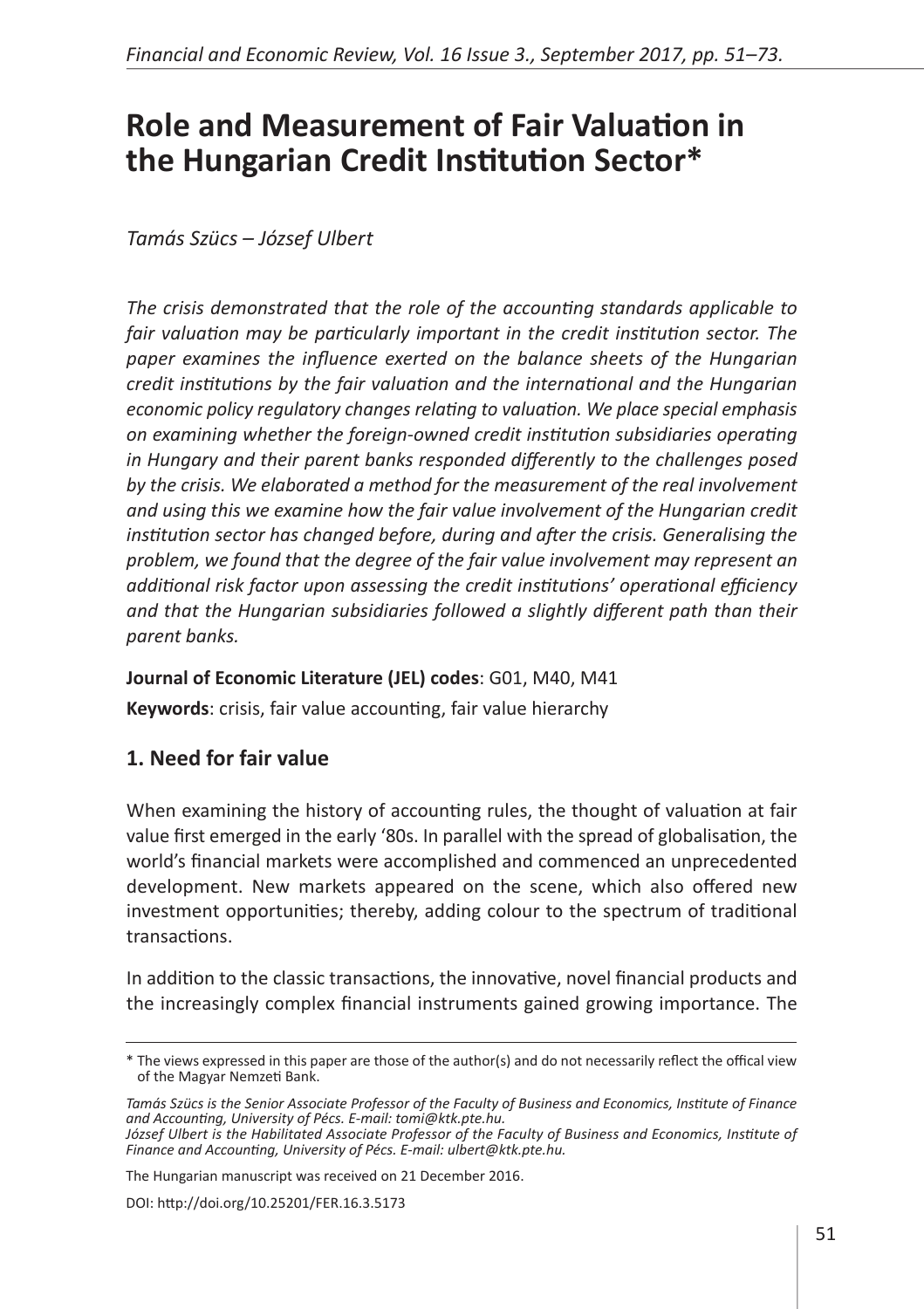understanding and pricing of these products, as well as the determination and modelling of their value, represents an increasing challenge for investors.

The acceleration of the spreading of novel financial instruments in the financial markets was fuelled by the perceivable growth in risk in certain risk segments, as the innovative products were often meant – as claimed by the architects of these products – to provide protection against the increased risk.

It is also beyond doubt that one driver of the development of capital and money markets could have been the goal to expand market turnover, since this carried the opportunity for the creators and distributors of the innovative products to tap the revenues received here via various fees and services.

The escalation of these processes spanned over two to three decades, which, as a matter of course, was accompanied by rise in prices and the fact that the measurement of capital market's performance increasingly drifted apart from real economy performance. The market's value measurement function raised increasing doubts, particularly in the case of those novel products that had no underlying real economy performance at all.

The legislation, the financial methodology and the accounting profession alike were unable to keep pace with this rate of development, hence the investors' increasing demand to determine the fair value of these novel products and to state these valuations on the asset side of the balance sheets appeared at the same rate as the rate of these products' "sneaking into" the balance sheet and income statement of the investors (first and the most intensively it could be observed at the credit institutions, and particularly at the investment banks).

*Beneish* (*1999*) in his paper rang the alarm bells already before the turn of the millennium. In his opinion, fair valuation may be a good way to manipulate financial statements, as the incomes originating from the revaluation of certain holdings may entail unjustified rises in equity prices.

In this respect, albeit slightly late, from the second half of the '80s the company valuation and the accounting profession started to move in the same direction. In the course of determining the value of companies, the methods based on the principle of yield value, trying to measure the value creation function of future yields, also appeared in addition to the asset-based valuations. In parallel with this, the market-based, fair valuation started to replace the cost-based valuation in the international accounting practice as well (*Shaffer 2012*).

Despite the parallelism, the financial approach – with the introduction of the yield value principle – offered a different response to the challenge than the accounting profession, which still sees the solution in the pricing of assets. That is, in the case of finances the emphasis shifted from the assets to the measurement of the assets' yield earning capacity (*Bélyácz 2013*).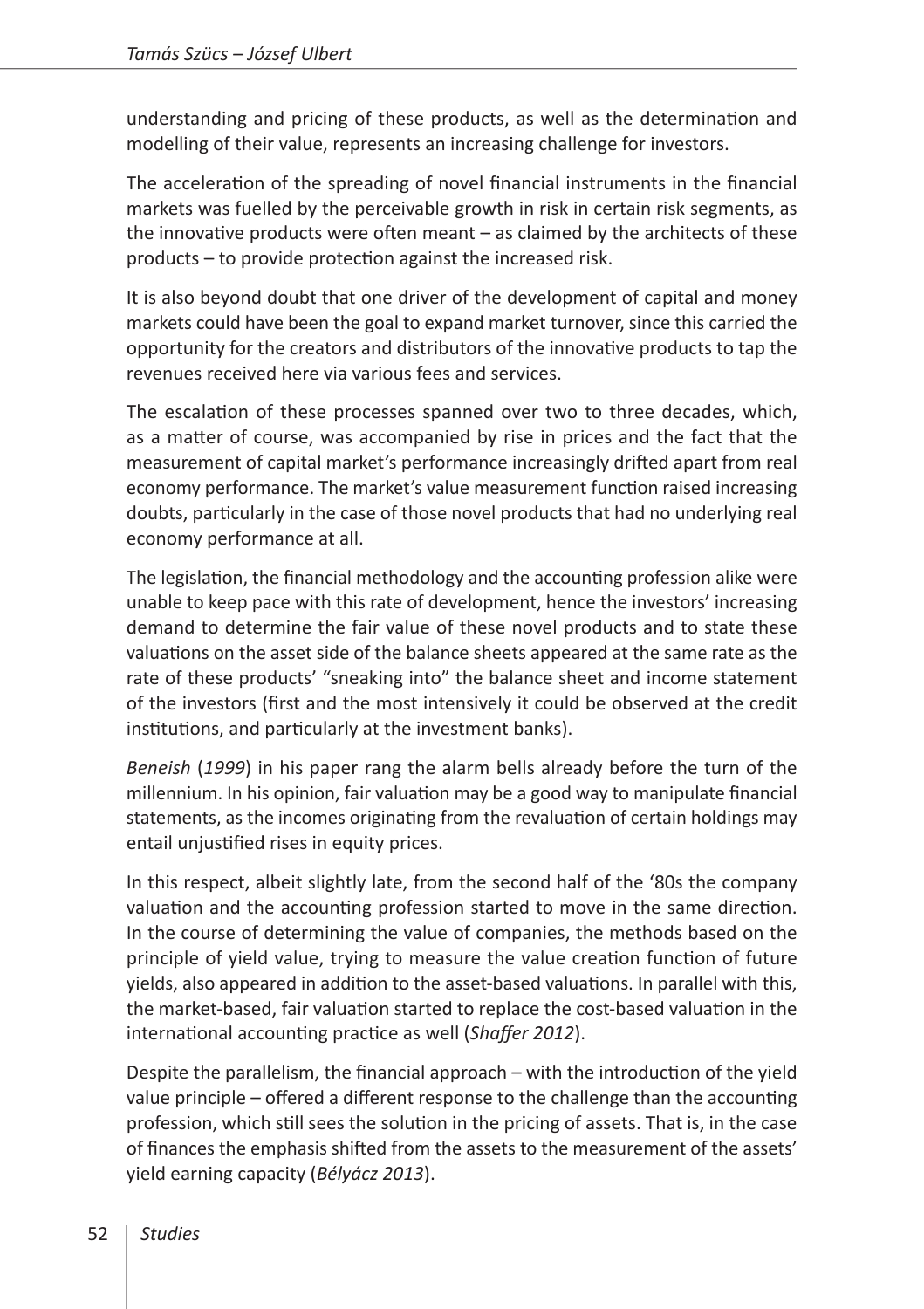# **2. The fair value concept**

According to Regulation 1606/2002/EC of the European Parliament and of the Council, as of 1 January 2005 (in Hungary as of 2007) the consolidated financial statements of all listed companies must be prepared in accordance with the international accounting standards, in the course of which the application of fair valuation is mandatory.

*This directive specifies fair value as the amount for which an asset can be exchanged or a liability can be settled between well informed parties intending to conclude a deal, within the framework of an arm's length transaction.*

Due to its general formulation and the practical problems relating to its applicability, this definition has been heavily criticised from the start both in the technical literature and in practice.

According to *Barth* (*2004*), the estimation of the fair value of a company's assets varies in time, as market considerations do appear in it, that is, it loses its stability in time, while volatility should be regarded as an additional risk factor, as in the ascending, growth phase it may serve as self-justification for the management, while in the descending phase it may escalate the processes. In the case of assets that have no real or have only limited market background, valuation is based on models that apply uncertain, often impractical conditions, hence the estimation of the value cannot be free from errors either; accordingly, fair valuation may only be applied in a steadily liquid market environment, where nothing hinders the participants from obtaining information.

According to *Hitz* (*2007*), the conditions of applying fair valuation are idealised; thus, the market-based valuations created with the use of these are also only hypothetical, as the definition does not specify, for example, whether it is a purchase or sale transaction. It also does not provide information on the date to be considered relevant for the definition of the balance sheet value, or on the exact meaning of the "arm's length" market condition criterion.

These negative factors are only partially offset by the fact that the definition also made it possible to state such assets in the balance sheet that were formerly offbalance sheet items, and as such remained invisible for the investors (*Bosch 2012*).

*Bromwich* (*2007*) also provides a good summary of the, often not too practical, assumptions underlying the definition of fair value.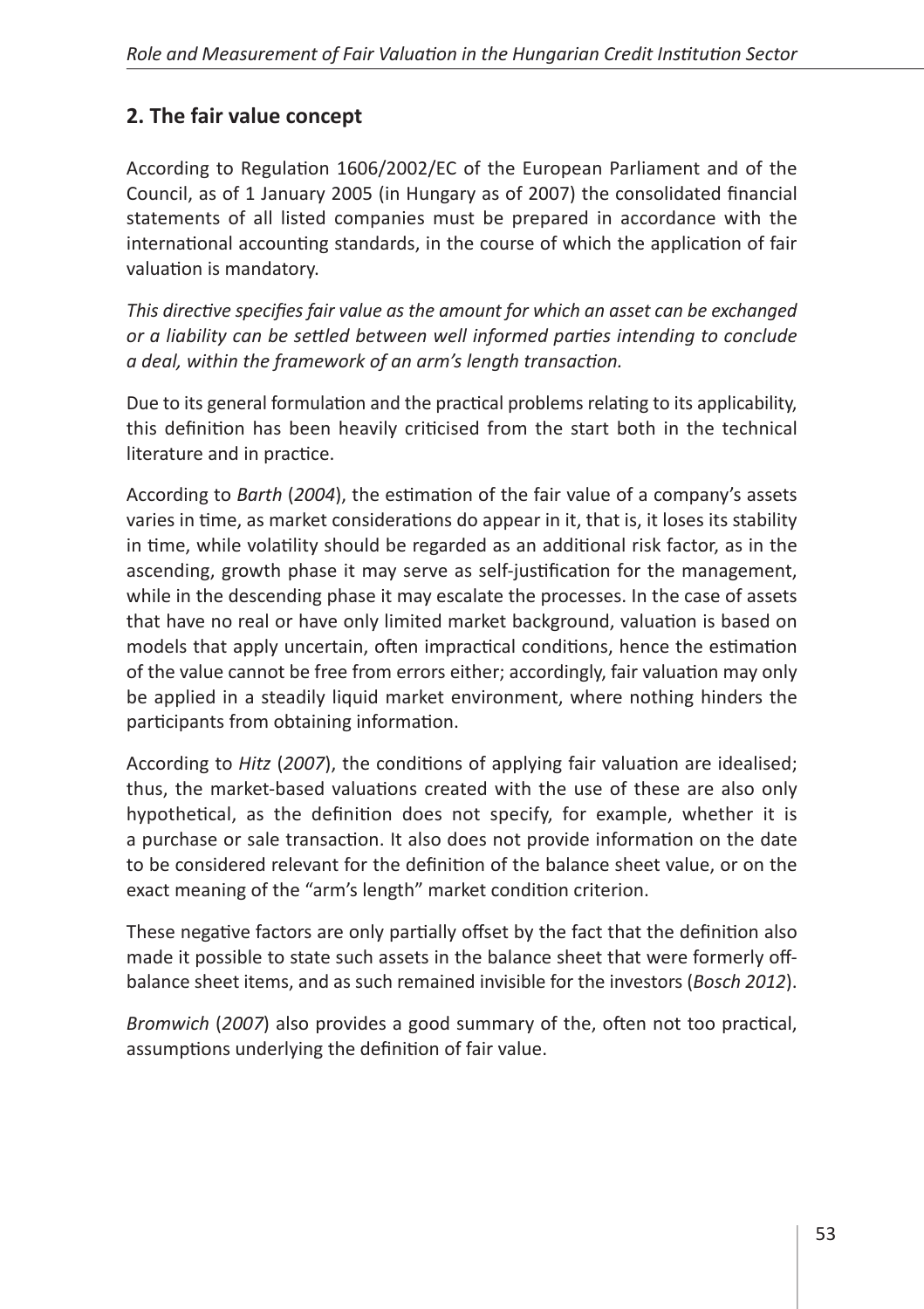| Table 1<br>Impracticable conditions of fair value |                                                                                                                                                                                                       |  |  |  |  |
|---------------------------------------------------|-------------------------------------------------------------------------------------------------------------------------------------------------------------------------------------------------------|--|--|--|--|
| Group                                             | <b>Underlying consideration</b>                                                                                                                                                                       |  |  |  |  |
| 1. Prices                                         | a) The prices used upon the measurement of fair value are based on the market,<br>irrespective of the trading objective of the economic agent.                                                        |  |  |  |  |
|                                                   | b) The price is a sales (exit) price.                                                                                                                                                                 |  |  |  |  |
|                                                   | c) The prices do not contain the transaction costs.                                                                                                                                                   |  |  |  |  |
| 2. Market                                         | a) The transactions take place on the usual (primary) market (highest volume and activity).                                                                                                           |  |  |  |  |
|                                                   | b) If several markets exist, the most advantageous will be the one where profit<br>maximisation can be achieved.                                                                                      |  |  |  |  |
| 3. Market                                         | a) Unrelated, i.e. independent parties.                                                                                                                                                               |  |  |  |  |
| participants                                      | b) Well-informed participants, able to understand the basic attributes of the asset<br>component and the transaction.                                                                                 |  |  |  |  |
|                                                   | c) When obtaining the necessary information, they act with due diligence and do<br>their best to understand the information.                                                                          |  |  |  |  |
|                                                   | d) The individual transactions are without any compulsion.                                                                                                                                            |  |  |  |  |
|                                                   | e) The individuals have the capacity and willingness necessary for concluding the<br>transaction.                                                                                                     |  |  |  |  |
| 4. The                                            | a) The financial instruments are clearly defined by their cash flow structure.                                                                                                                        |  |  |  |  |
| presumed usage                                    | b) In the case of assets, estimation of the offer price that represents the most<br>profitable usage at the time when the valuation is performed by the market<br>participant, which is: <sup>1</sup> |  |  |  |  |
|                                                   | • in-use valuation (can be used together with other assets): defining the highest use value;                                                                                                          |  |  |  |  |
|                                                   | • in the case of (independently usable) exchange utilisation value defined on the basis<br>of individual valuation. <sup>2</sup>                                                                      |  |  |  |  |
|                                                   | c) Of the prices mentioned in point b) the fair value will be the highest one.                                                                                                                        |  |  |  |  |
|                                                   | d) The use is possible in physical terms, acceptable in legal terms and feasible in<br>financial terms.                                                                                               |  |  |  |  |
|                                                   | e) The transfer of liabilities is possible under identical credit risk (default risk).                                                                                                                |  |  |  |  |
| 5. Accounting                                     | Traditional accounting assumption:                                                                                                                                                                    |  |  |  |  |
| assumptions                                       | • The measurement must be performed in the case of all separable asset<br>components and the aggregated groups of those.                                                                              |  |  |  |  |
|                                                   | • The measurement takes account of the condition and location of the asset, if<br>relevant.                                                                                                           |  |  |  |  |
|                                                   |                                                                                                                                                                                                       |  |  |  |  |

*Source: Bromwich (2007:53).*

While the general market and economic condition was reliable and stable, the definition, despite all of its faults, in fact remained workable. The number of problems started to rise in parallel with the accomplishment of the new crisis.

<sup>&</sup>lt;sup>1</sup> The assumption of the in-use valuation premise is that market participants want to use the asset together with other assets; thus, the fair value of the assets is influenced, typically increased, by the synergies among the assets.

<sup>2</sup> In the case of the in-exchange valuation premise it can be assumed that the asset can be utilised on its own and this is the way the market participants can realise the maximum profit with it.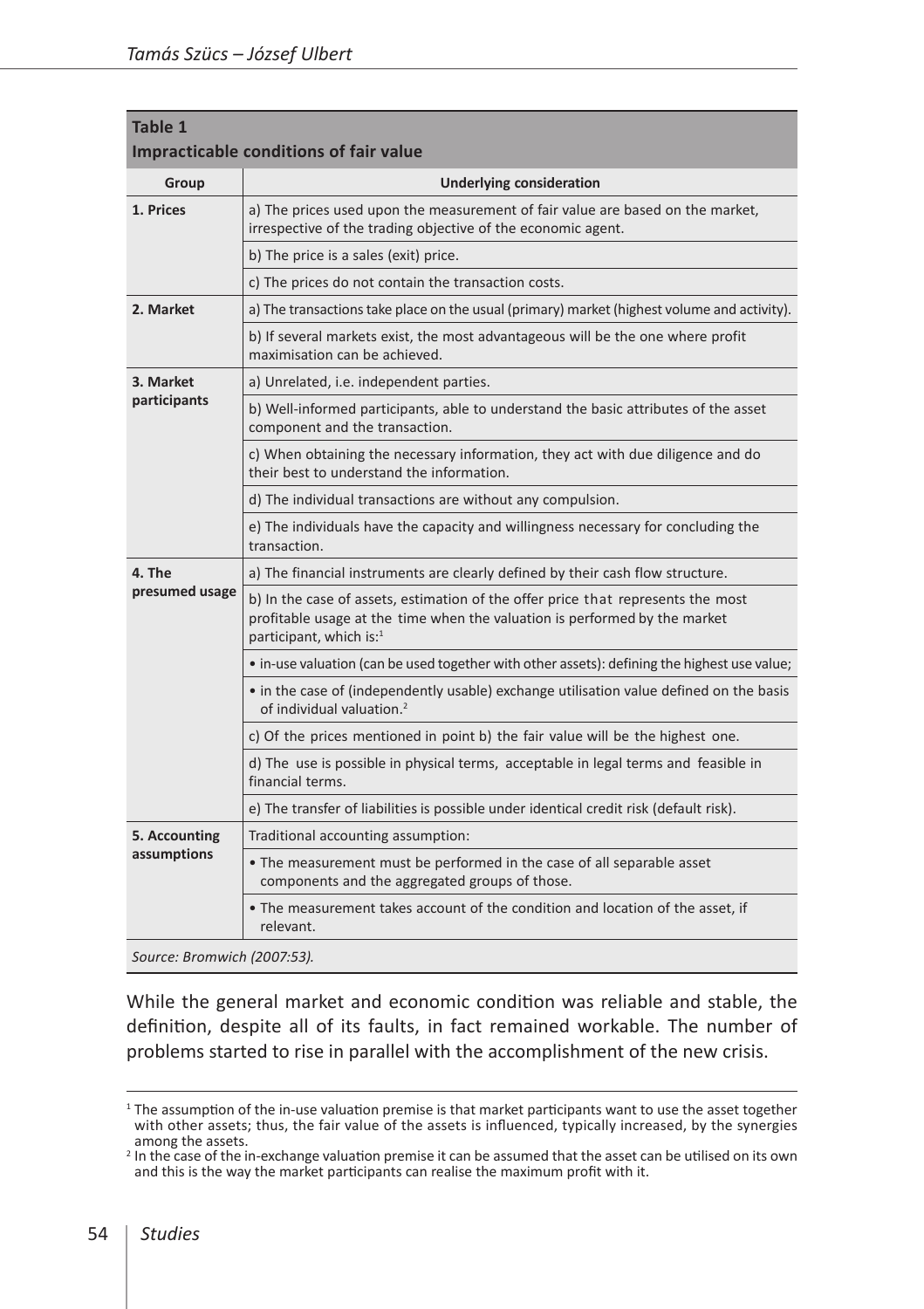# **3. Fair value and crisis**

Has the possibility of fair valuation opened Pandora's box, that is, has it contributed to the development and later on to the escalation of the crisis, or quite the contrary, it opened the possibility of managing the crisis?

Several authors believe (*Wallison 2008; Whalen 2008*) that the procyclical nature of fair valuation could have been the main cause of the crisis. They emphasise that *fair valuation is the primary reason for the unforeseen fall in property value and for the, also unexpected, growth in the instability of financial enterprises.* The application of FASB ASC 820<sup>3</sup> and the fair value-based calculation of the banks' capitalisation caused a downward spiral in property value and contributed to the major fall in solvency. The classification of instruments held to maturity as trading assets was a solution that served business interests. According to the related criticism, often even assets without objective market price were reclassified.

According to other opinions (*Pozen 2009; Le Pan 2008*), fair value accounting cannot be the cause of the crisis. Moreover, certain opinions go beyond this and emphasise that it is much easier for the managers of banks and insurers to put the blame on the accounting standards rather than on the capital adequacy regulations controlled by the credit institutions. *The fair value accounting provided early warning of the impacts and problems that* appeared as a result of the incorrect decisions relating to the secondary mortgage market loans and the credit default swaps (*Rerolle 2008*).

According to *Power* (*2008*) the authors of the standard should have spent much more time on the revision of the valuation in order to make the fair valuation model usable in a much wider domain. *Simply, it was introduced too early.*

*In their works, Veron* (*2008*) and *Shamkuts* (*2010*) designate *liquidity shortage and procyclicality as the two important problems of fair valuation.* Market price is essential for the definition of the fair value. If this is not available, companies turn to different models, with the help of which they attempt to forecast future processes. This is an acceptable effort, with relative reliability, in a predictable and calculable economic environment, while it is not in a crisis period. They argue for the pressing need to change the regulations, as the present regulation does not calculate with the data loss arising from the potential negative effects and the impacts thereof on the financial statements. They mentioned as a shortcoming to be eliminated that the present measurement system must be adjusted in line with the market conditions and supplemented with proper information in the statements.

*Laux and Leuz* (*2009a; 2009b*) believe that fair valuation cannot be made liable for the stimulation of the crisis and it should be regarded as nothing else but a potential

<sup>&</sup>lt;sup>3</sup> Fair valuation standard of US GAAP, formerly FAS 157.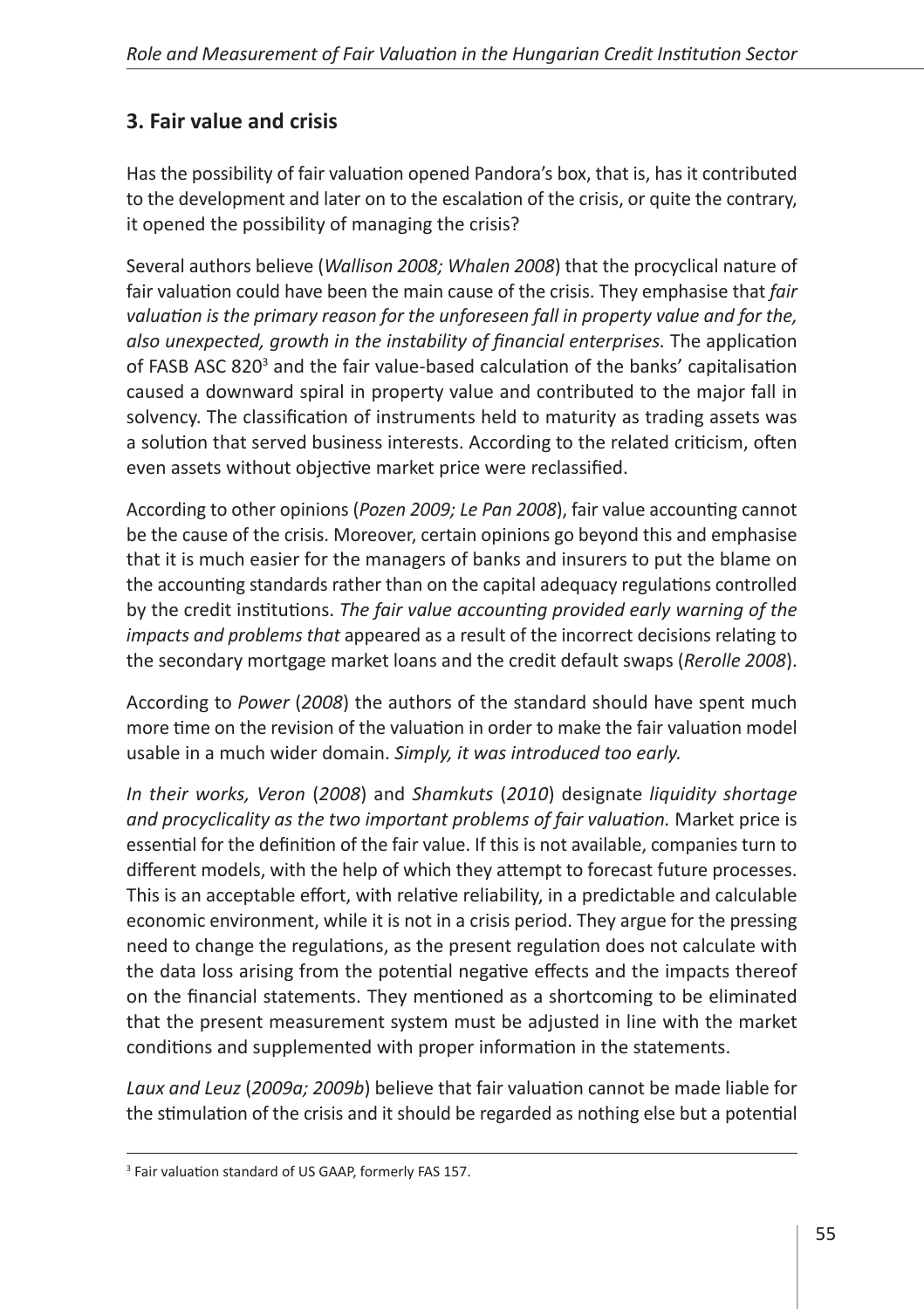measurement model. In their opinion *the present rules alone do not represent the source of the crisis, but their interaction with other institutional frameworks may cause problems*. In addition, they emphasise that the return to Historic Cost Accounting (HCA) cannot be regarded as a solution, as it reflects the current value of the asset to an even lesser degree. The solution may only be a short-term one: recognising a smaller amount of impairment. However, the critics of fair valuation must not disregard the fact that the model provided early warning signs of the approaching crisis, forcing banks to take the necessary measures. That is*, despite all of its faults, fair valuation had effectively reduced the severity of the crisis*.

*Allan and Carletti* (*2008*) believe that the main problem with fair valuation is that in a not sufficiently liquid market environment it is extremely difficult to estimate the fair value and in most cases we end up with an unreliable result. *In this approach, in fact fair value can be defined as a kind of indicator of the liquidity level of the market*. According to *Gorton* (*2008*), the other essential problem is that the fair valuation mechanism exerted pressure on credit institutions, and as a result of the estimation process built on uncertain future forecasts, often recognizing such impairments which led to the undervaluation of certain asset components.

*Laux and Leuz* (*2010*) refute the American position according which, with the exception of a few large banks, fair valuation had limited role in the changes of the banks' income statement and solvency capital, as the banks decided on the increase of their subprime exposure independently and the fair valuation methodology cannot be blamed for the problems. Naturally, the topic was in the focus not only in the professional circles, taken in narrow sense. David Dodge, former governor of the Bank of Canada and Steve Forbes, chairman of Forbes Media vehemently asserted that fair valuation accelerated and boosted the crisis (*McFarland – Partridge 2008*). *Nicholas Sarkozy* (*2008*), in a speech delivered in 2008, also emphasised that "banks are subjected to the accounting rules, which do not provide sufficient guarantee for the avoidance of risk; moreover, in the case of a crisis they exacerbate the situation rather than absorbing the strength of the shock."

According to the former chairman of the U.S. Federal Deposit Insurance Co, William Isaac, the application of fair valuation affected the banks' capital to an unreasonably high degree, which contributed to the accomplishment of the crisis and to the economic downturn (*Magnan 2009*).

# **4. Fair valuation after the crisis**

The most important lesson learnt from the crisis in terms of fair valuation is that rational regulation is essential for the maintenance of financial stability. The justification of this stems from the fact that the profit-oriented behaviour of the credit institutions may entail negative impacts (*Pitz – Schepp 2013*).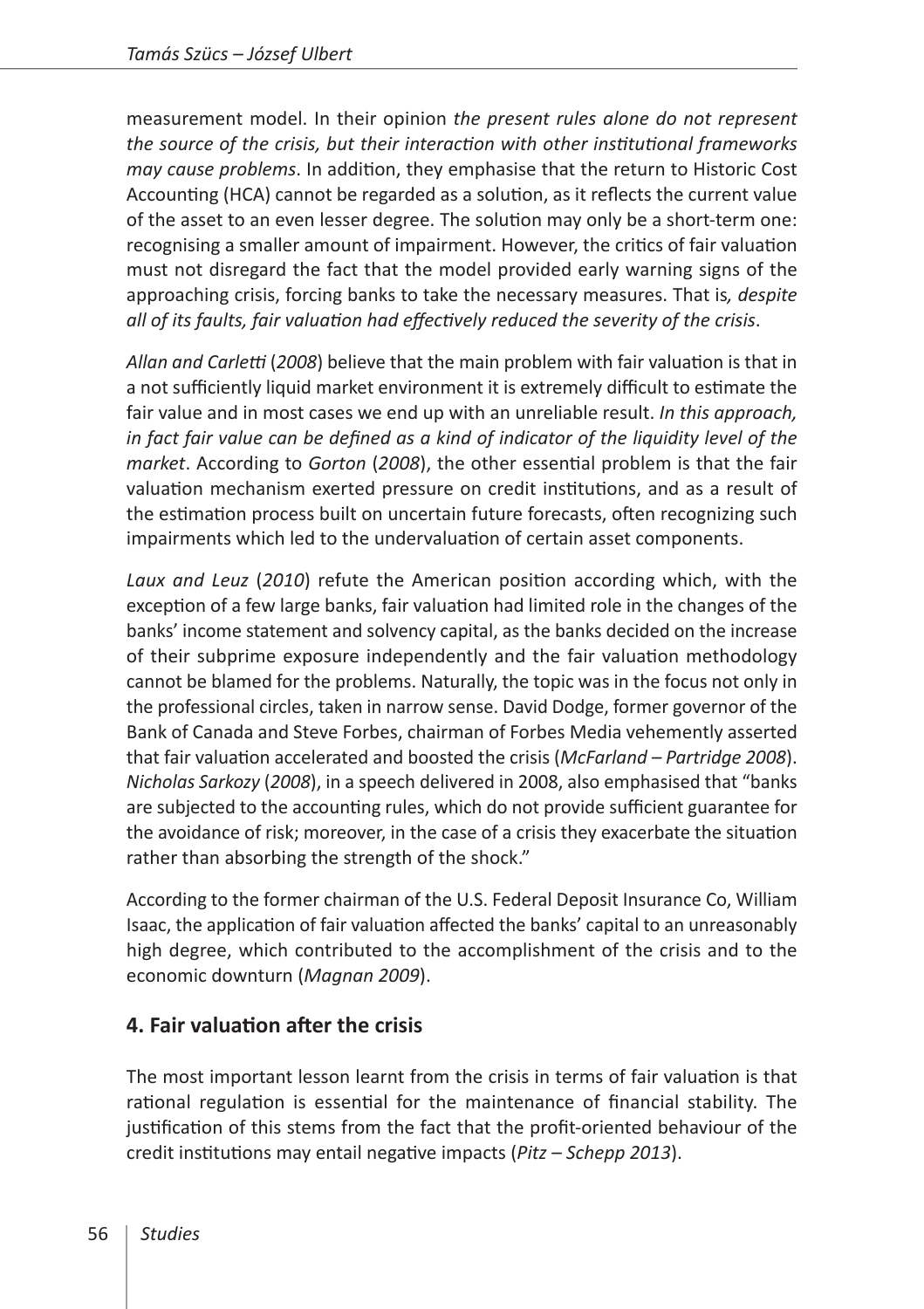As a result of the practical experiences and the aforementioned criticism, the IFRS 13 standard<sup>4</sup> was issued in May 2011 and it is effective from 1 of January 2015. It prescribes a uniform theoretical framework for the determination of fair value, which can be used both for financial and non-financial assets. IFRS 13 defines fair value as follows: *"The price that would be received to sell an asset or paid to transfer a liability in an orderly transaction between market participants at the measurement date."*

Upon determining the fair value, certain key conditions had to be stipulated to ensure the reliability of the valuation result. The economic agent must determine

- the fair valuation units of account (i.e. the evaluated asset or liability),
- the primary market where the ordinary transaction would take place and the assumptions that would be applied by the market participants,
- the highest degree and best utilisation of the assets in the case of non-financial assets, considering whether the assets may be used in combination with other assets or on their own.

*The new standard emphasises that fair value is a market-based valuation*. In the case of certain assets and liabilities, observable and comparable market transactions or market information may be available. According to *Kovács* (*2012*), the new standard emphasises, in addition to the precedence of market valuation, sector neutrality. In case of other assets and liabilities the appraiser may not have these. Irrespective of this, *the purpose of fair valuation is the same in both cases: to estimate the price that would be received to sell an asset or paid to transfer a liability in an orderly transaction between market participants at the measurement date under the existing market conditions.*

This value is often referred to as "liquidation value". In this sense, fair value means an exit price, realised at the time of the valuation between relevant market participants (the owner of the asset or the obligor of the liability).

The economic agent must use valuation methods suitable under the given circumstances and in respect of which sufficient data are available for the determination of the fair value, maximising the use of the observable input data and minimising the use of unknown information. The IFRS 13 (with some exceptions) requires the economic agent to group these valuations and disclosures into a "fair value hierarchy" consisting of three levels, which is based on the nature of the inputs.

<sup>4</sup> International Financial Reporting Standard 13 – Fair value measurement standard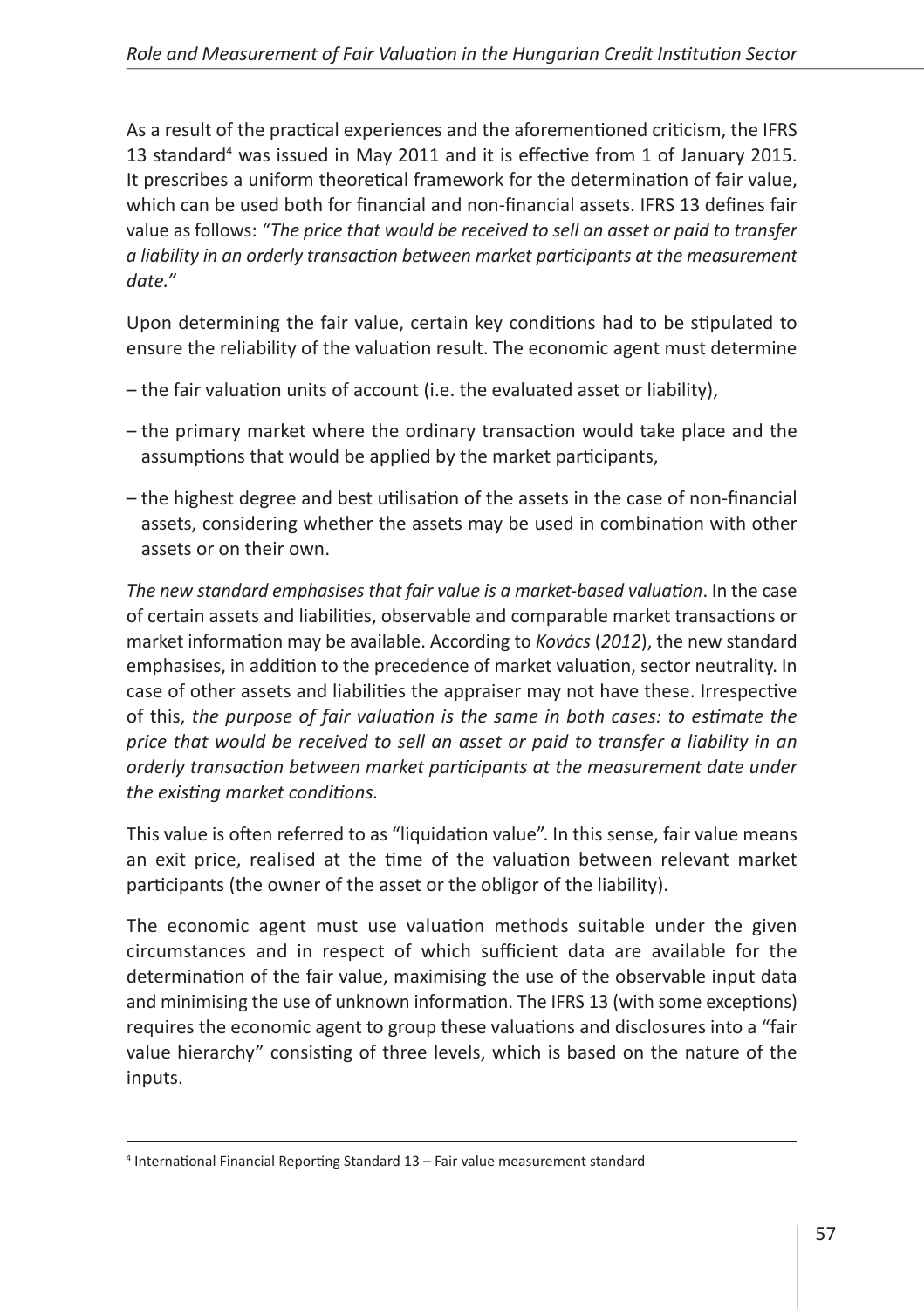*Level 1* – Applies to financial assets and liabilities exchanged on an identifiable, active market. The realisation of the conditions is subject to the simultaneous fulfilment of the following two conditions: a) an existing market, where there is demand for and supply of the assets and liabilities; b) the transaction could be executed at the price specified by the economic agent at the given time of the valuation.

*Level 2* – Such assets are allocated to this level that are not the quoted prices related to the asset or liability, applied by Level 1 (derived directly or indirectly from the market price). Due to the not fully independent price formation, these instruments cannot be allocated to Level 1. Upon the categorisation of this level the following cases are typical: a) the quoted price for the assets and liabilities similar to the given instrument is known; b) the quoted price for the assets and liabilities that are the same as or similar to the given instrument is known, but the market does not function at the time of the valuation; c) in addition to the quoted price, other indicators may also be identified in respect of the given instrument: interest rate, yield curve for the given subscription period, volatility, fastness of prepayment, lossrelated restrictions, credit risk, insolvency ratio, etc.; d) the price of the instrument can be derived from the market processes with the use of statistical methods (e.g. correlation, regression, averages).

*Level 3* – If no relevant, observable inputs are available for the given instrument, unobservable parameters should be used for the determination of the fair value; thereby, such situations may be taken into consideration where the market activity is small at the time of the valuation. The purpose of the valuation at fair value remains the same: to determine a realistic exit price at the time of the valuation from the point of view of the market participant that is the owner of the asset or the obligor of the liability. Accordingly, the unobservable parameters must reflect the conditions that the market participants would use upon the pricing of the asset or liability, including in particular the assumptions related to risk. The economic agent is obliged to use the best information available under the given circumstances, which in part may also include the economic agent's own data.

The valuation logic of the first two levels is essentially built on market information (Mark to Market). The reliability of the obtained results is confirmed by the market processes. However, the valuation approaches of Level 3 are primarily based on model calculations (Mark to Model), for which IFRS 13 recommends several valuation methods to the economic agents: market-, cost- (historic cost) or yieldbased approach<sup>5</sup> (*Takács 2014 and 2015*).

<sup>&</sup>lt;sup>5</sup> Yield-based valuation means the discounted profit or the discounted cash flow.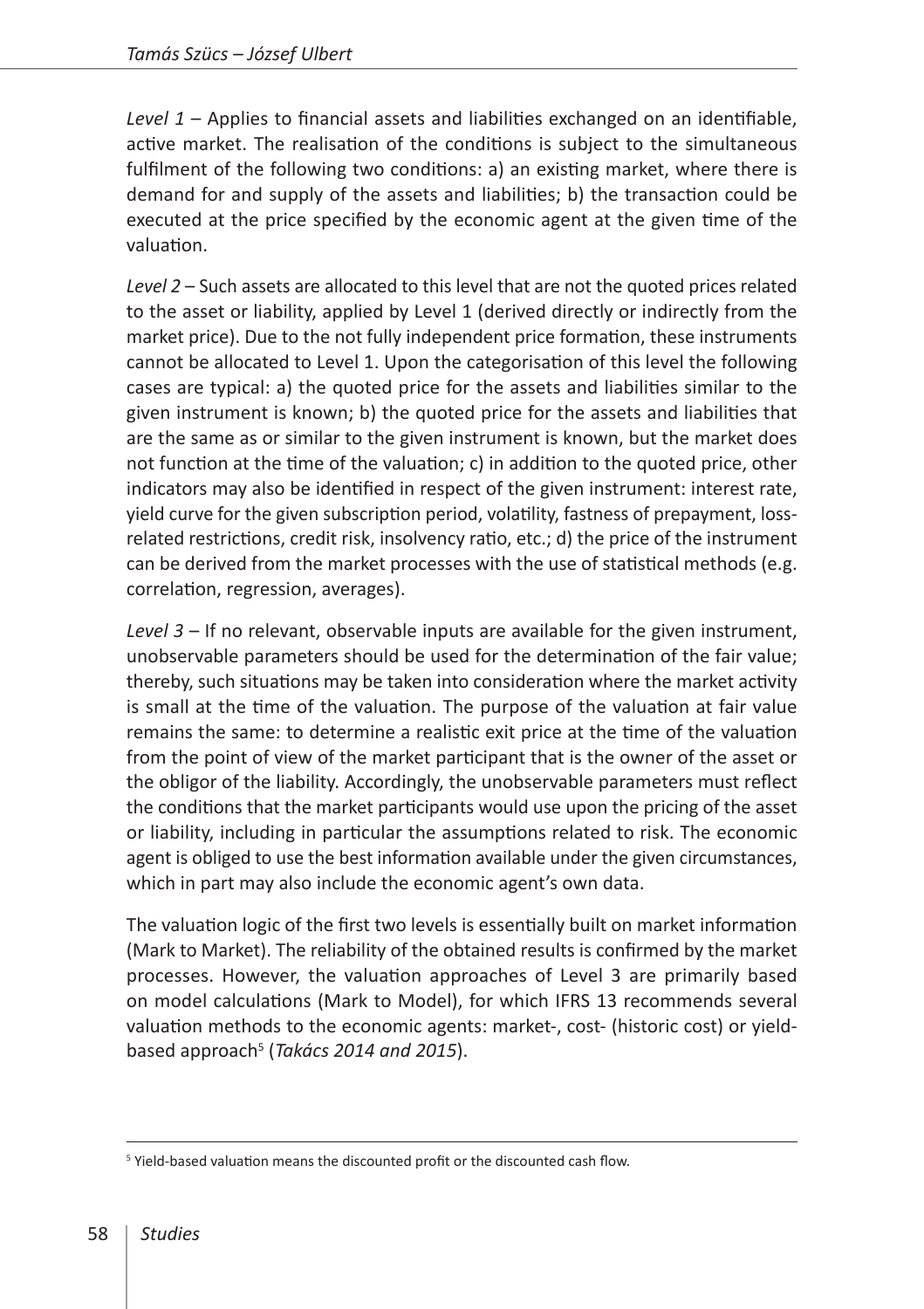After the publication of the standard (at the end of the more severe phase of the crisis), the technical literature dealing with fair valuation and the practice formulated much more polished and diverse criticism, free from political impacts, than before the crisis, focusing more on technical issues rather than on looking for somebody to be blamed.

The post-crisis technical literature is also divided in terms of how they judge fair valuation, but new elements also appear, supplementing the previous criticism. Of these new trends, perhaps the most important one for the essence of our paper is that fair valuation can be interpreted as an additional risk, but also as an opportunity. For example, according to the analyses performed by *Reidl and Serafeim* (*2011*) *accounting for the financial instruments at fair value increases the cost of capital, i.e. entails a higher level of risk*. *Shaffer* (*2012*) emphasises that fair valuation is not always objective, clear or transparent. It can lead to erroneous conclusions particularly in the case of inactive markets, in the absence of liquid markets or during the periods of market crises. On the other hand, according to other authors (*Barth et al. 2012*) *fair valuation is not the direct cause of the crisis, as the valuation performed by it represents unrealised gain, hence it cannot be taken into consideration as the financing base of dividends*. They also mention that fair value-based mentality (contrary to the historic cost) is able to treat the concept of good and bad news equally correctly. Having analysed British and German companies *Christensen and Nikolaev* (*2013*) found that in selecting the valuation method for non-financial assets *economic and financial regulations are much more important than the market processes.* 

*Greenberg et al.* (*2013*) provide a good summary of the more sophisticated postcrisis approaches. In their paper they basically formulate three objections to fair valuation:

- a) the notion of objective "market price" is very confusing, and may be particularly misleading in less liquid markets;
- b) the mechanism of fair valuation may contribute to a larger degree to the infection of the given bank's financial investments, if they have tight correlation with certain investment portfolios or with the financial relations of the network partners;
- c) in crisis situations fair valuation may often have coercive effect on the sale of certain assets, even though a higher price could be realised by holding them longer.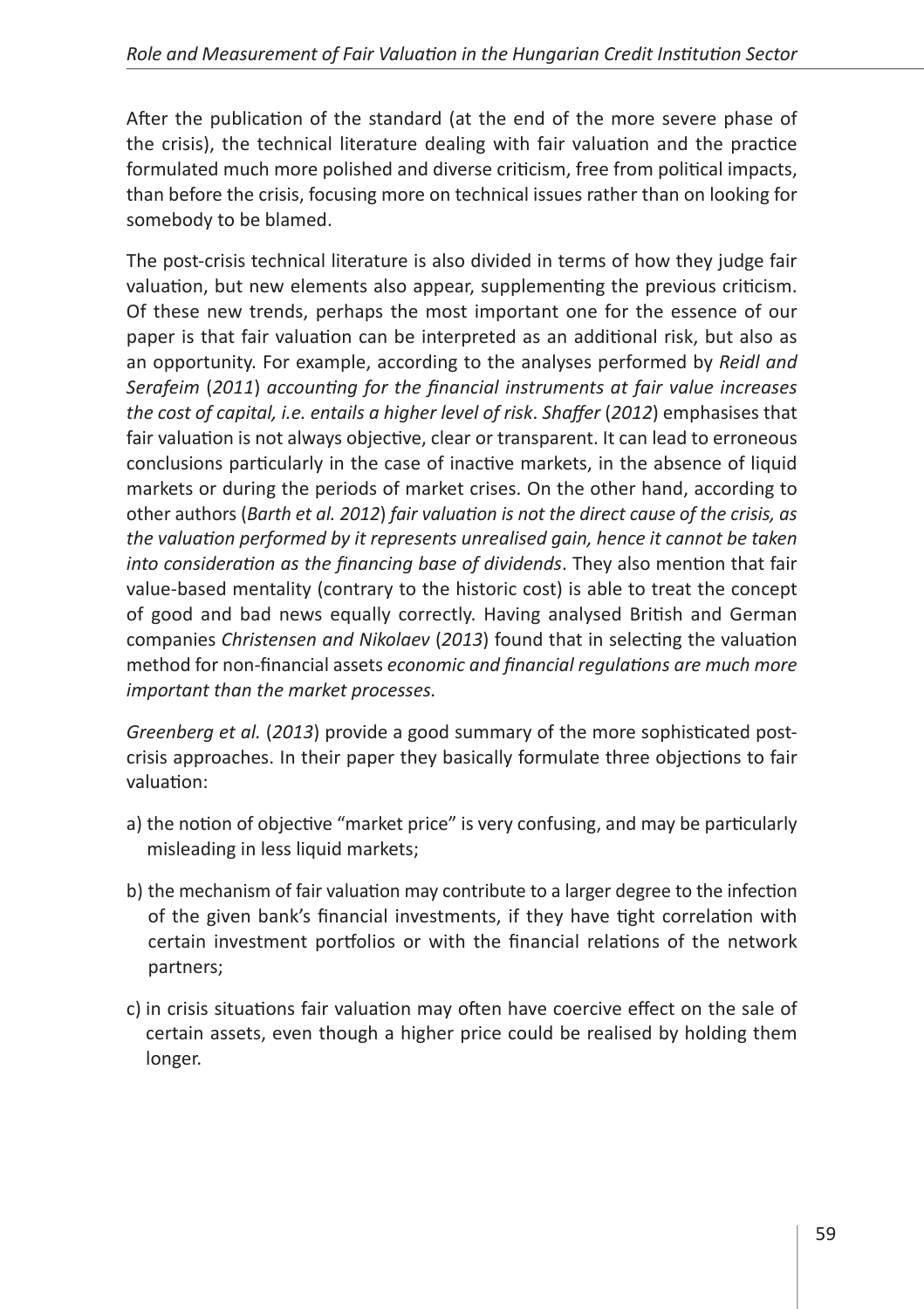On the whole, it can be established that the relevant technical literature and practice have a rather diverse approach to the fair valuation methodology. In the post-crisis technical literature there is no such opinion that would be expressly condemning. Not even in the approaches labelling it as the trigger of the crisis. On the other hand, we did not find such opinions either that would have solely emphasised that the crises could be addressed by fair valuation. This is due to the fact that most authors acknowledge the advantages of fair valuation compared to historic cost. On the other hand, the disadvantages that seemed to have been reinforced by the crisis are also clear.

The authors of this paper tend to take the middle course, according to which fair valuation may have contributed to the outbreak of the crisis, but it surely cannot be designated as the single cause. The other side also has its truth, as in expert hands fair valuation may indeed be capable of addressing problems. This duality can be also traced in our empirical research related to Hungarian credit institutions. However, it cannot be disputed that despite all of its errors and shortcomings, fair value has become/is becoming an increasingly applied asset valuation method. Its role has particularly appreciated in the credit institution sector, since this sector has also been in the centre of the crisis.

# **5. Measurement of the Hungarian credit institution sector's fair value involvement**

The international empirical surveys relating to fair valuation usually examine the relevance of the values at the individual levels (*Bagna et al. 2014; Kolev 2008 Goh et al. 2009; Song et al. 2010*). In our future researches we also plan more detailed value relevance tests in the Hungarian credit institution sector, but for the time being, in this paper we deemed it more important, as a foundation of the topic, to present the weight of fair valuation on the asset and liability sides of the balance sheets in the Hungarian credit institution sector.

We elaborated a potential measurement method for the fair value involvement and sought answers to the following questions.

- a) How does the degree of fair value involvement change in the balance sheet of the Hungarian credit institutions?
- b) Is it possible to observe before, during and after the crisis typical patterns in the temporal change of fair value involvement, i.e. could the degree of the involvement be indicative of the imminent crisis or should we rather treat these patterns as causes triggering the crisis?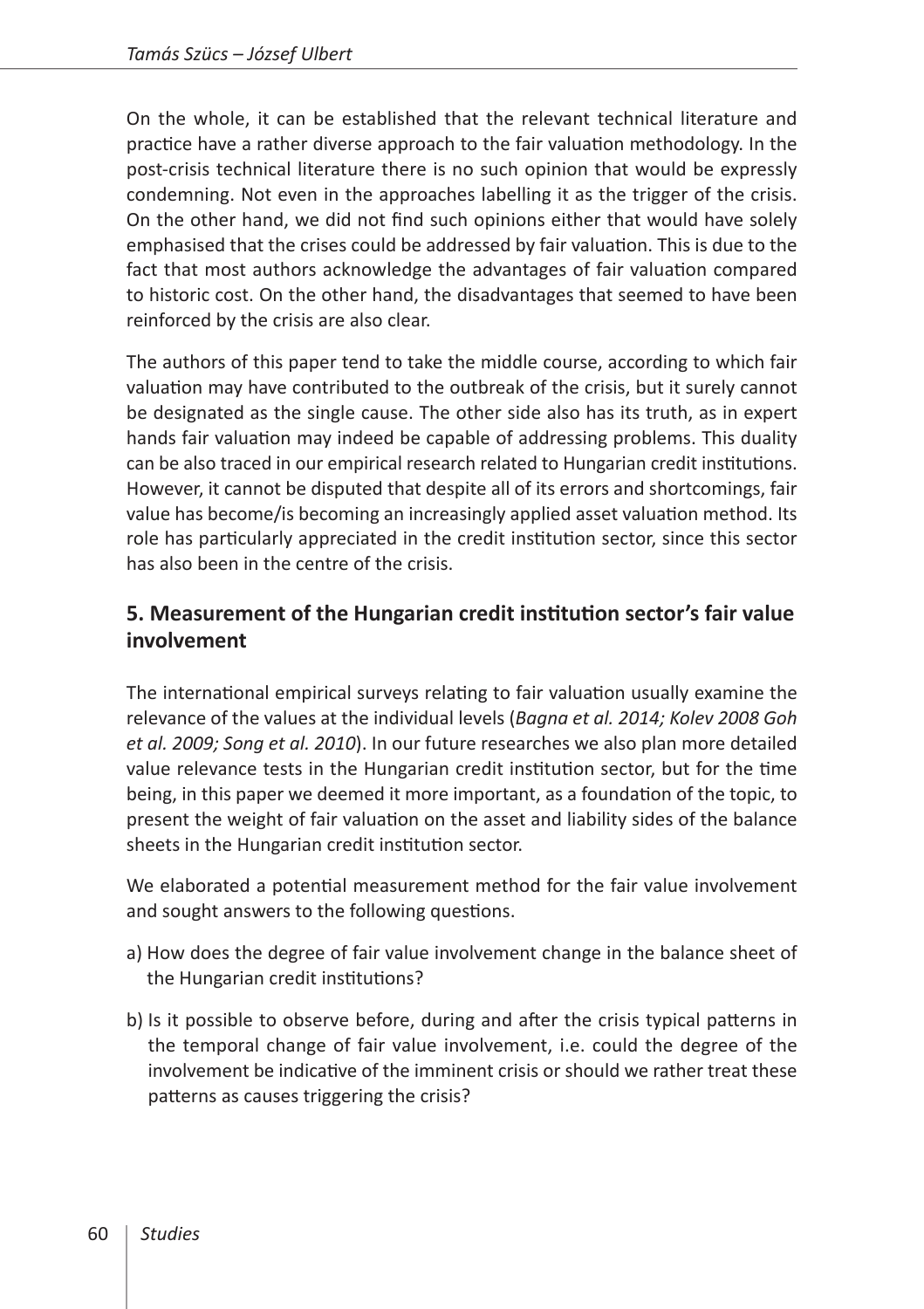- c) Are there significant differences in the patterns of involvement between the subsidiaries and the parent companies?
- d) What kind of special features can be observed in the involvement patterns in respect of OTP, as a leading Hungarian bank?

#### **5.1. Database, transformation and time horizon of the empirical survey**

The database was compiled from the annual consolidated financial statements for ten years (2006–2015) of OTP, and further five dominant actors of the Hungarian credit institution sector and their parent banks<sup>6</sup>, hence it contains balance sheets and income statements of the same structure in accordance with IFRS<sup>7</sup>. The tenyear time series was broken down into four periods (*Table 2*), as in this way we can demonstrate the periodic changes in the effects of the crisis and fair valuation.

| Table 2<br>Periods of the empirical analysis |                    |  |  |  |
|----------------------------------------------|--------------------|--|--|--|
| Pre-crisis period                            | 2006-2008, 3 years |  |  |  |
| Crisis period                                | 2009-2010, 2 years |  |  |  |
| First post-crisis period                     | 2011-2012, 2 years |  |  |  |
| Second post-crisis period                    | 2013-2015, 3 years |  |  |  |

From the annual nominal data we calculated periodic average annual data for the above periods by simple arithmetic averaging, after which we expressed the appropriate values of the asset and liability summary rows as a percentage of the prevailing balance sheet totals. The data of the subsidiaries and the parent banks were averaged, thus where the data disclosure refers to subsidiary it means the average of the subsidiaries.

#### **5.2. Concept and measurement of fair value involvement**

While examining the annual reports we found that the fair valuation methods could be traced only in the following balance sheet rows<sup>8</sup>.

<sup>6</sup> Intesa Sanpaolo Group – CIB Bank Zrt., Raiffeisen Zentralbank Österreich AG – Raiffeisen Bank Zrt., Bayerische Landesbank (continuing the data series also after the transfer of MKB to state ownership!) – MKB Bank Zrt., KBC Group – K&H Bank Zrt., UniCredit Group – UniCredit Bank Hungary Zrt.

<sup>7</sup> In case of Hungarian credit institutions the data are based on the annual reports uploaded to [www.e](http://www.e-beszamolo.hu)[beszamolo.hu](http://www.e-beszamolo.hu) (downloaded on 5 March 2016), while in the case of the parent banks they were collected from the annual reports published on the websites. The authors provide access to the database after prior registration. If you are interested, please contact us by e-mail.

<sup>&</sup>lt;sup>8</sup> On the asset side it was not possible to break down the data in an unambiguous way, hence we treated the affected rows together.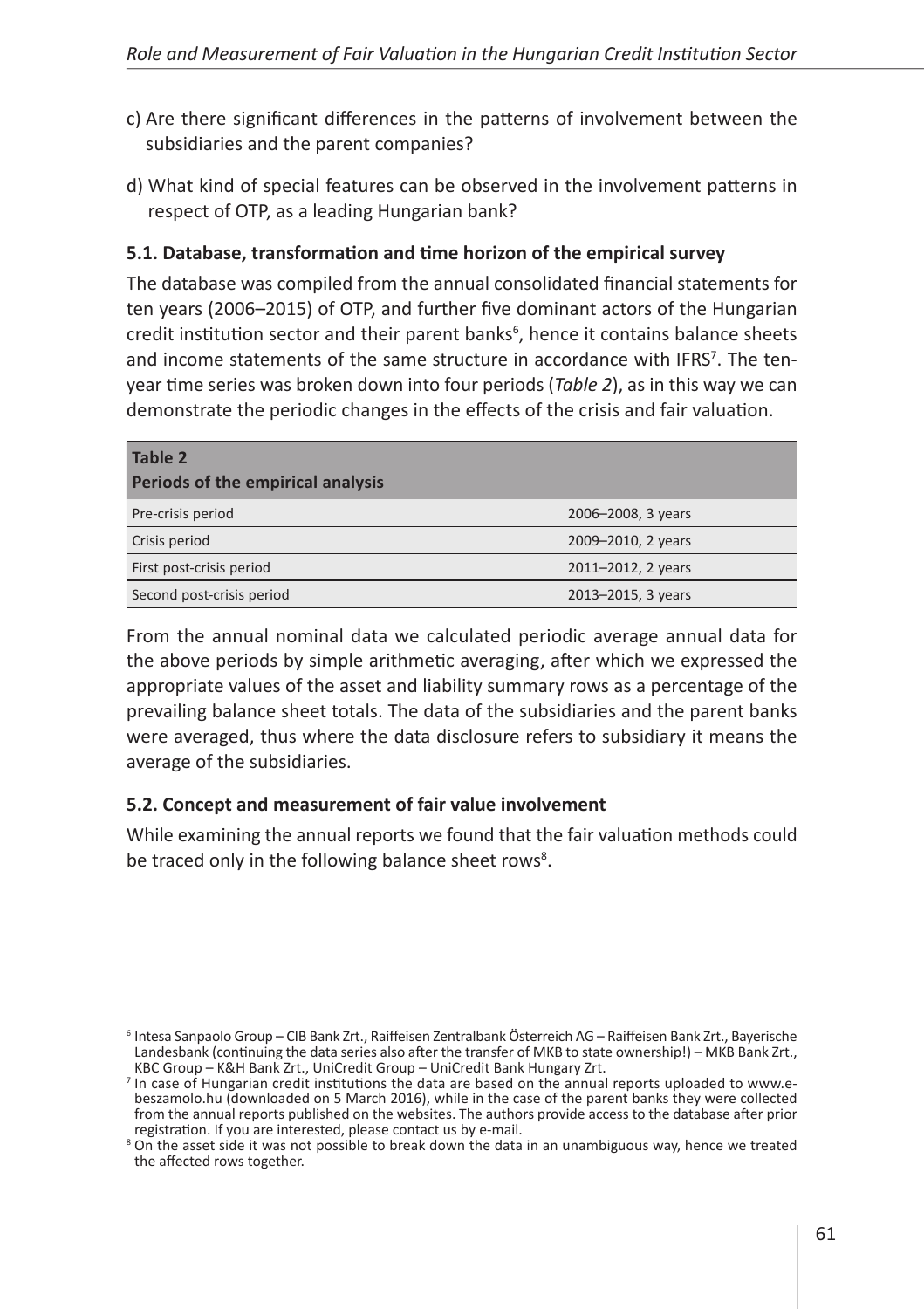| Table 3<br>Scope of involvement in the balance sheets |  |  |  |
|-------------------------------------------------------|--|--|--|
| <b>Assets involved</b>                                |  |  |  |
| Financial assets recognised against profit/loss       |  |  |  |
| Ratio of derivative financial instruments             |  |  |  |
| Ratio of financial investment available for sale      |  |  |  |
| Liabilities involved                                  |  |  |  |
| Liabilities recognised against profit/loss            |  |  |  |

After the described transformations of the input data, we obtained the fair value involvement's primary indicator, which shows to what extent the fair valuation methodology was typical for the given bank, or rather for the average of the banks, on the asset and liability sides.

The primary involvement is expressed as a percentage of the balance sheet total and for the time being does not contain the internal structure of the fair value by levels.

*Figures 1* and *2* show the temporal change of the primary involvement values, obtained after aggregating the input data according to the above method, on the asset and liability sides.

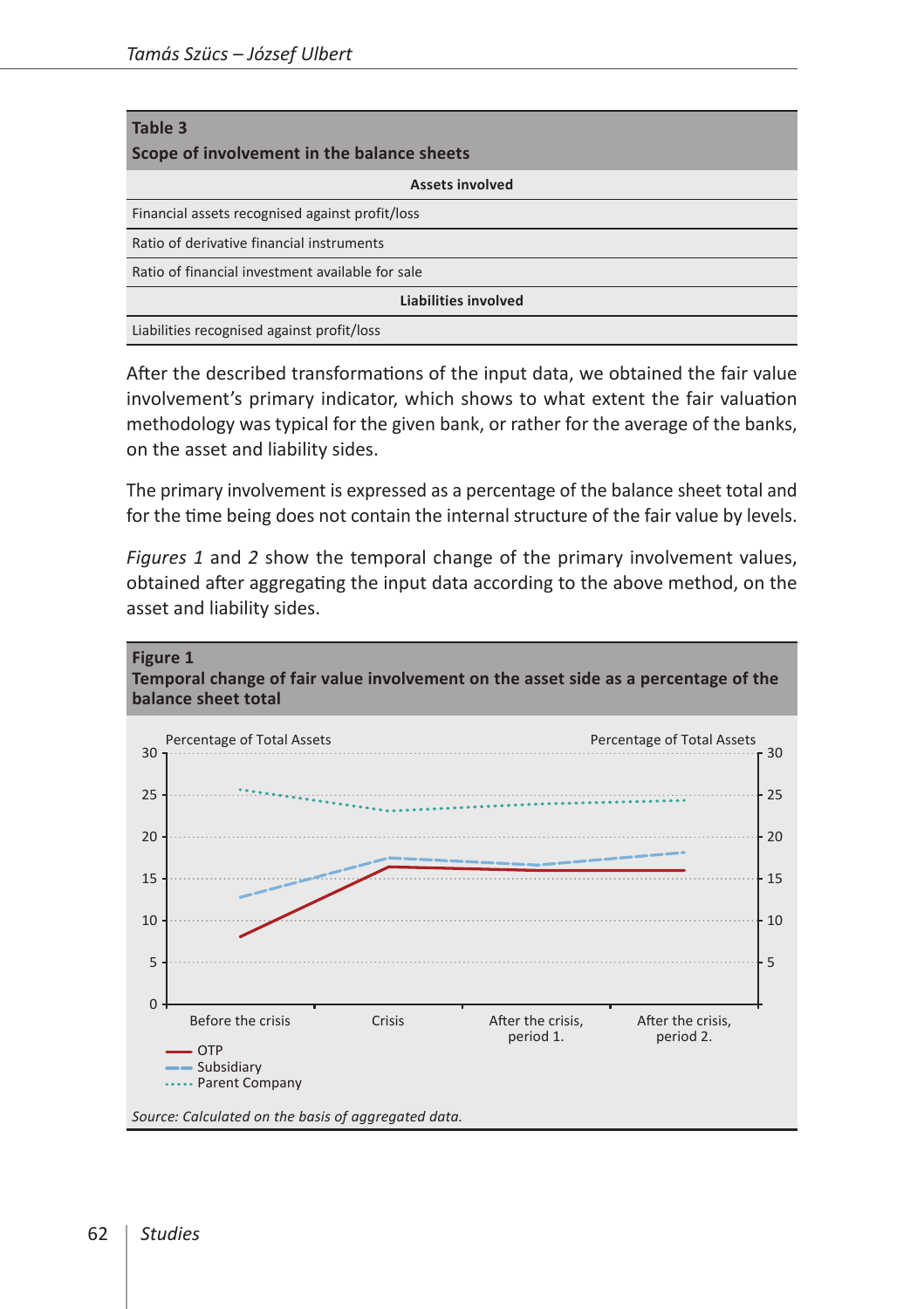

If we also consider the level structures of fair valuation, we get even more perfect involvement data (secondary involvement).

| Table 4<br>Source: Calculated on the basis of aggregated data. |            |                   |               |  |  |  |
|----------------------------------------------------------------|------------|-------------------|---------------|--|--|--|
| Weight of Level 1 within the assets involved                   | <b>OTP</b> | <b>SUBSIDIARY</b> | <b>PARENT</b> |  |  |  |
| Pre-crisis                                                     | 63.79%     | 47.75%            | 51.06%        |  |  |  |
| During the crisis                                              | 87.14%     | 49.43%            | 47.49%        |  |  |  |
| First post-crisis period                                       | 58.83%     | 48.83%            | 44.17%        |  |  |  |
| Second post-crisis period                                      | 78.39%     | 72.13%            | 54.10%        |  |  |  |
| Weight of Level 2 within the assets involved                   | <b>OTP</b> | <b>SUBSIDIARY</b> | <b>PARENT</b> |  |  |  |
| Pre-crisis                                                     | 20.12%     | 50.34%            | 42.65%        |  |  |  |
| During the crisis                                              | 9.66%      | 49.41%            | 48.54%        |  |  |  |
| First post-crisis period                                       | 40.86%     | 49.48%            | 51.50%        |  |  |  |
| Second post-crisis period                                      | 21.17%     | 27.19%            | 43.00%        |  |  |  |
| Weight of Level 3 within the assets involved                   | <b>OTP</b> | <b>SUBSIDIARY</b> | <b>PARENT</b> |  |  |  |
| Pre-crisis                                                     | 16.09%     | 1.91%             | 7.20%         |  |  |  |
| During the crisis                                              | 3.20%      | 1.16%             | 3.97%         |  |  |  |
| First post-crisis period                                       | 0.31%      | 1.69%             | 4.33%         |  |  |  |
| Second post-crisis period                                      | 0.44%      | 0.68%             | 2.90%         |  |  |  |
| Source: Calculated on the basis of aggregated data             |            |                   |               |  |  |  |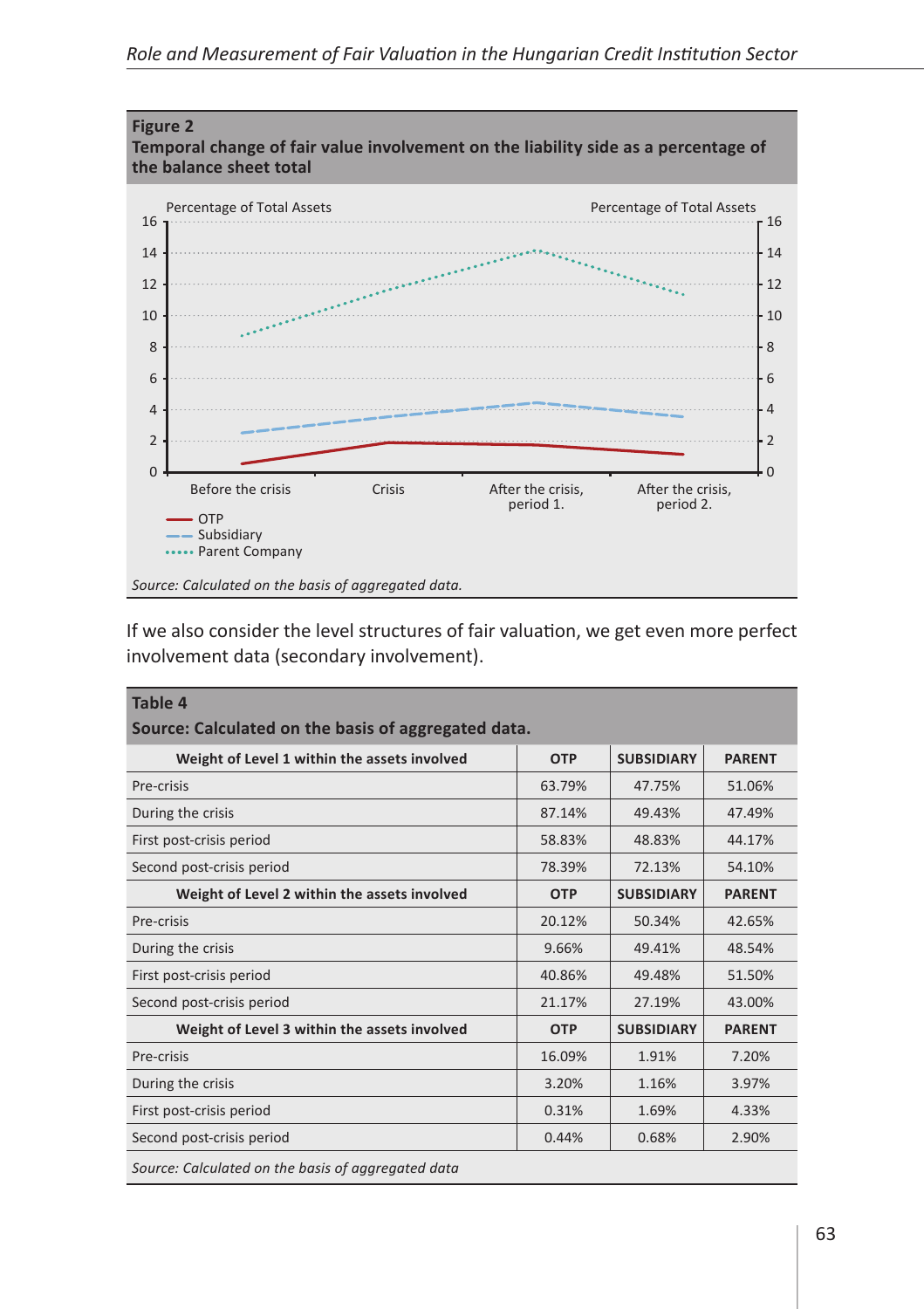| Table 5                                                            |            |                   |               |  |  |  |
|--------------------------------------------------------------------|------------|-------------------|---------------|--|--|--|
| Weight of fair valuation by levels within the liabilities involved |            |                   |               |  |  |  |
| Weight of Level 1 within the liabilities involved                  | <b>OTP</b> | <b>SUBSIDIARY</b> | <b>PARENT</b> |  |  |  |
| Pre-crisis                                                         | 0.01%      | 0.86%             | 23.23%        |  |  |  |
| During the crisis                                                  | 0.11%      | 1.62%             | 9.87%         |  |  |  |
| First post-crisis period                                           | 0.26%      | 0.56%             | 7.84%         |  |  |  |
| Second post-crisis period                                          | 0.16%      | 0.61%             | 12.24%        |  |  |  |
| Weight of Level 2 within the liabilities involved                  | <b>OTP</b> | <b>SUBSIDIARY</b> | <b>PARENT</b> |  |  |  |
| Pre-crisis                                                         | 99.99%     | 96.99%            | 68.70%        |  |  |  |
| During the crisis                                                  | 99.89%     | 98.16%            | 85.87%        |  |  |  |
| First post-crisis period                                           | 95.47%     | 96.45%            | 87.77%        |  |  |  |
| Second post-crisis period                                          | 99.84%     | 99.25%            | 85.59%        |  |  |  |
| Weight of Level 3 within the liabilities involved                  | <b>OTP</b> | <b>SUBSIDIARY</b> | <b>PARENT</b> |  |  |  |
| Pre-crisis                                                         | 0.00%      | 2.15%             | 8.07%         |  |  |  |
| During the crisis                                                  | 0.00%      | 0.22%             | 4.26%         |  |  |  |
| First post-crisis period                                           | 4.26%      | 2.99%             | 4.39%         |  |  |  |
| Second post-crisis period                                          | 0.00%      | 0.14%             | 2.16%         |  |  |  |
| Source: Calculated on the basis of aggregated data.                |            |                   |               |  |  |  |

#### **5.3. Most important results of the empirical analysis in respect of the primary involvement (***Figures 1 and 2***)**

- The involvement is substantially higher on the asset side than on the liability side. This finding is independent both from the period and the classification. Obviously, this also follows from the feature of the balance sheet, since on the liability side the equity cannot be valued at fair value.
- The involvement of the parent banks with international presence substantially exceeds the involvement of their subsidiaries and also that of OTP. This finding holds true in all periods under review, both on the asset and the liability sides. Accordingly, the degree of primary involvement can be traced back both to the size and the international nature.
- OTP is the least affect. This finding also applies to all periods and appears to be confirmed both on the asset and liability sides. OTP is not under any parent bank's "pressure" in respect of the valuation of the asset components. The parent company's instructions for sure play an important role in the development and valuation of the subsidiaries' asset structure.
- The OTP's fair value strategy on the asset side and the relation thereof to the crisis significantly differ from the parent banks' asset side fair value crisis strategy. The OTP's asset side primary involvement level before the crisis was by far the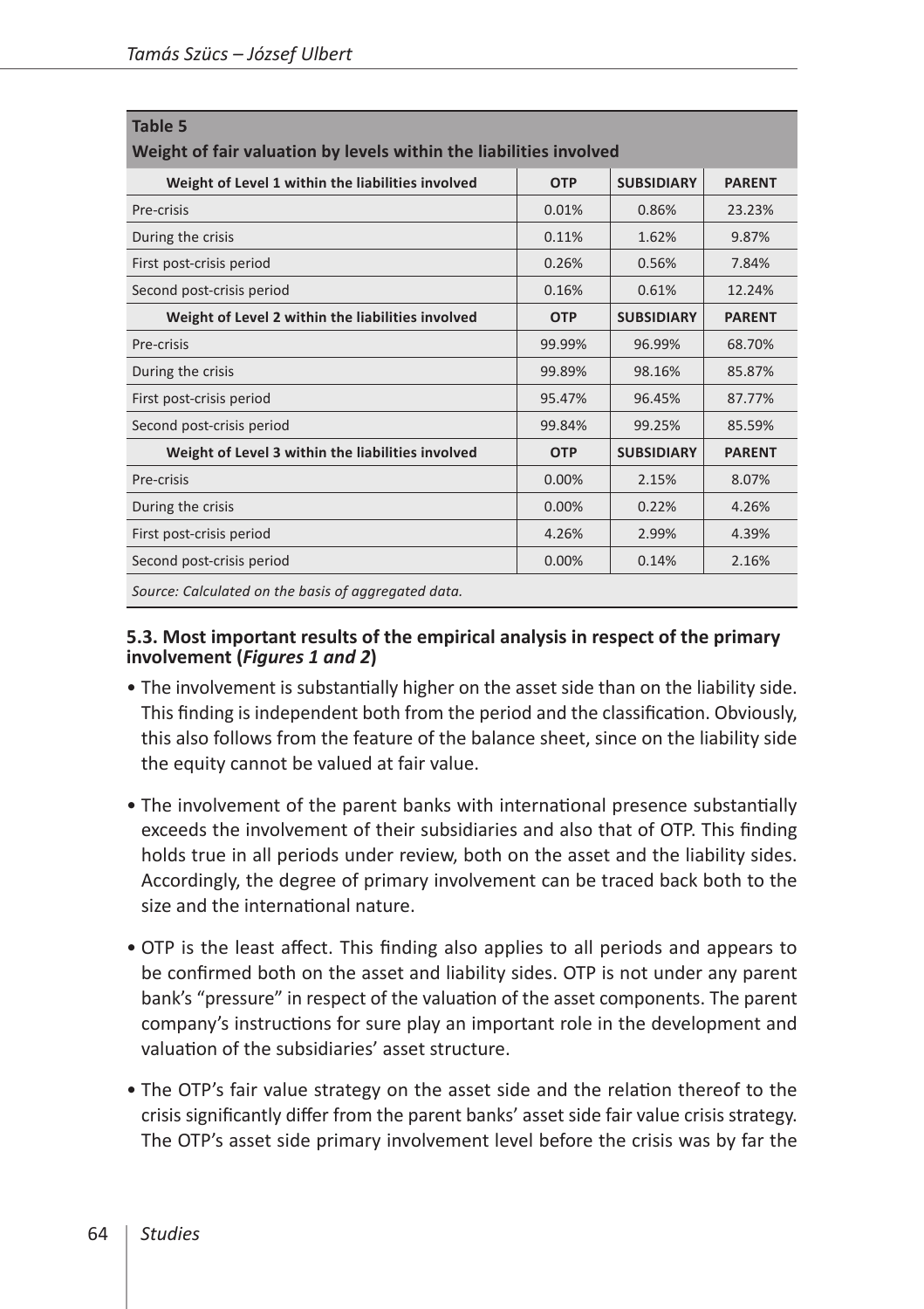smallest. However, during the crisis it doubled and thereafter it practically stagnated. The parent banks' primary involvement was the highest before the crisis. It somewhat declined as a result of the crisis. However, thereafter it once again rises, albeit to a smaller degree.

- The subsidiary banks' primary involvement curves on the assets side resemble to that of OTP rather than of their own parent banks (see *Figure 1*). Accordingly, in the case of the international large banks we tend to designate more easily the possibility of fair valuation as an important medium leading to the crisis than in the case of the smaller Hungarian credit institutions, which settle for a follower strategy. Large banks are also characterised by higher willingness to take risks, as – compared to the balance sheet total – the ratio of those assets and liabilities that are valued at fair value is higher. Before and after the crisis there was no material change in the primary involvement compared to the balance sheet total.
- This suggests that the asset side fair value crisis strategy of the Hungarian credit institution sector differs from the international trends. Receivables from customers and other credit institutions are dominant asset components, which were valued at amortised historic cost.

| • It is a reasonable question whether the different activity structure and the      |
|-------------------------------------------------------------------------------------|
| corresponding different balance sheet structure may alone explain the different     |
| fair value crisis strategy. For this we had to examine the ratio of the receivables |
| and their change in time. We obtained the following results:                        |

| Table 6<br>Ratio of receivables (customers, credit institutions) to the balance sheet total |            |        |            |  |  |
|---------------------------------------------------------------------------------------------|------------|--------|------------|--|--|
|                                                                                             | Subsidiary | Parent | <b>OTP</b> |  |  |
| Pre-crisis                                                                                  | 77.34%     | 62.73% | 73.88%     |  |  |
| During the crisis                                                                           | 71.21%     | 63.11% | 72.20%     |  |  |
| First post-crisis period                                                                    | 66.61%     | 62.99% | 70.34%     |  |  |
| Second post-crisis period                                                                   | 62.56%     | 63.52% | 57.36%     |  |  |
| Source: Calculated on the basis of aggregated data.                                         |            |        |            |  |  |

It shows that the activity structure and the change thereof in time did not cause any tangible change in the parent banks' balance sheet structure. However, in case of the subsidiary banks a major structural change occurred, which was joined by OTP, although with a small delay, but more dynamically.

Obviously this clearly traceable trend can be attributed to several factors: the frozen credit market, and /or the continuous phase-out, prepayment and final repayment of the foreign currency loans, etc. However, the analysis of this is beyond the scope of this paper. However, it can be stated that substantial differences in the balance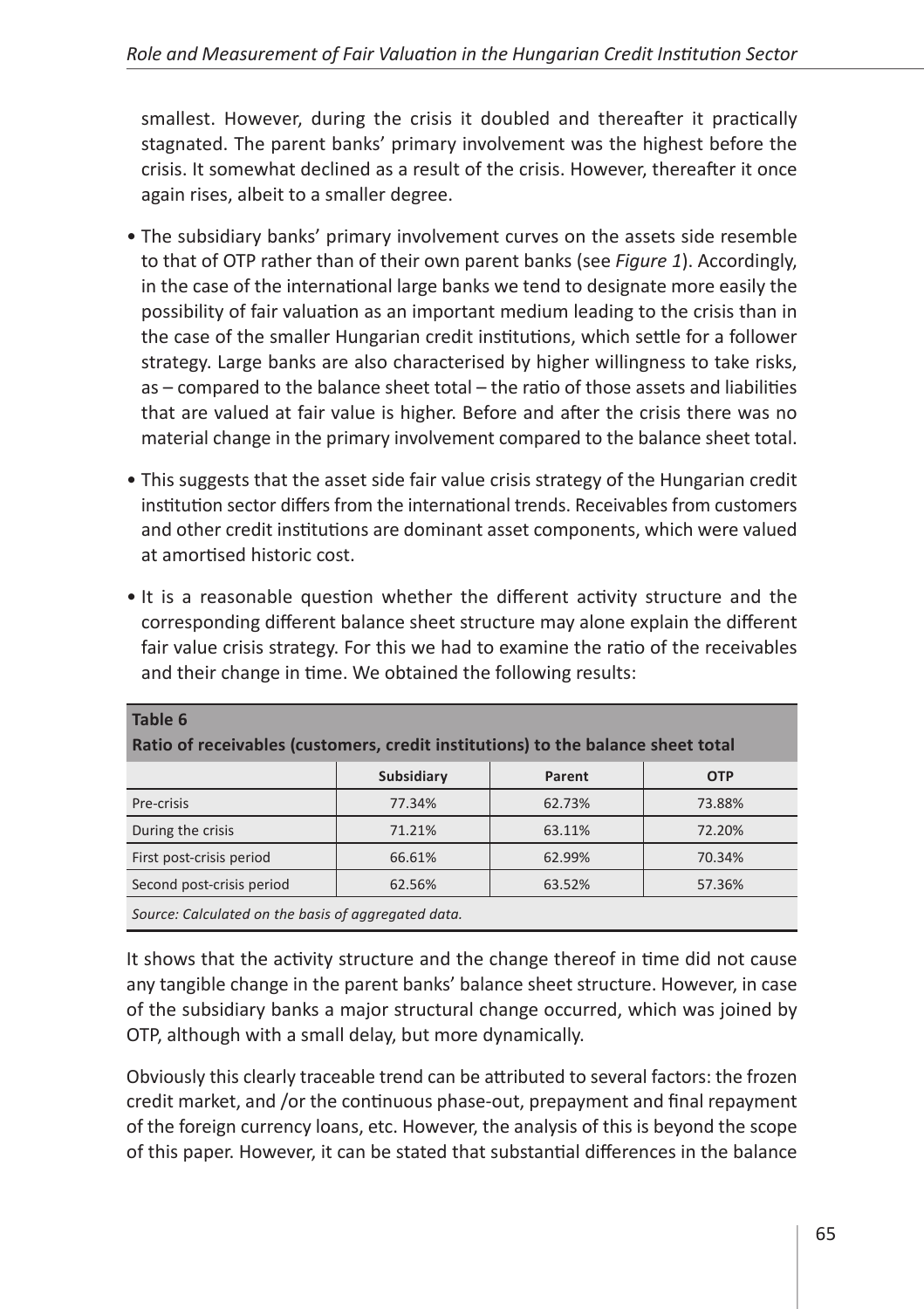sheet structure of the parent and subsidiary banks are more typical before the crisis. This is not the case after the crisis. Due to this, in the case of the parent banks the ratio of the financial assets valued at fair value was perceivably higher only before the crisis. The answer to our question cannot be deemed straightforward by far, hence the problem needs further analysis.

The same question arises in respect of the hedging transactions: i.e. whether the difference in the fair value crisis strategy can be attributed to the different ratio of those. Having analysed this question as well, we came to the conclusion that it cannot, as the share of hedging transactions is marginal in the Hungarian subsidiary banks' balance sheets. It is hardly higher in the balance sheets of the parent banks:

| Table 7                                             |               |        |                    |        |               |                    |
|-----------------------------------------------------|---------------|--------|--------------------|--------|---------------|--------------------|
| Change in the ratio of hedging transactions in time |               |        |                    |        |               |                    |
| <b>Description</b>                                  | <b>Assets</b> |        | <b>Liabilities</b> |        | <b>Assets</b> | <b>Liabilities</b> |
|                                                     | Subsidiary    | Parent | Subsidiary         | Parent |               | <b>OTP</b>         |
| Pre-crisis                                          | 0.54%         | 0.44%  | 0.40%              | 0.48%  | 0.09%         | 0.15%              |
| During the crisis                                   | 0.34%         | 0.91%  | 0.14%              | 0.73%  | 0.14%         | 0.70%              |
| First post-crisis period                            | 0.40%         | 1.32%  | 0.43%              | 1.23%  | 0.13%         | 0.85%              |
| Second post-crisis period                           | 0.61%         | 0.88%  | 0.25%              | 1.06%  | 0.23%         | 0.69%              |
| Average (2006-2015)                                 | 0.49%         | 0.88%  | 0.31%              | 0.90%  | 0.15%         | 0.56%              |
| Source: Calculated on the basis of aggregated data. |               |        |                    |        |               |                    |

#### **5.4 Most important results of the empirical analysis in respect of the secondary involvement (see:** *Tables 4 and 5***)**

#### *5.4.1. Temporal trends*

Compared to the pre-crisis situation, in the subsequent periods (particularly in the second period of the stabilisation) we can see on both the asset and liability sides that the role of Level 3 substantially dropped, i.e. there are distinct efforts on both sides of the balance sheet by the market participants to transform the internal structure of their fair value involvement at the expense of Level 3. This reaction may be clearly interpreted as risk mitigation, or at least it carries a clear message to the potential investors, promising the cleaning of the balance sheets form the "elements of higher risk". Surprisingly, this impact is less strong in the relation to the subsidiaries and OTP than in case of parent banks, which essentially can be attributed to two reasons. On the one hand, to the independent decisions of the banks, and to the other hand, to the changes in the Hungarian financial legislation. This is particularly true for OTP. Namely, during 2010 the bonds issued in the Hungarian municipality sector were reclassified as loans. Unfortunately, no active market developed in Hungary for municipal bonds, hence the credit institutions were unable to allocate a relevant market value to these bonds. Based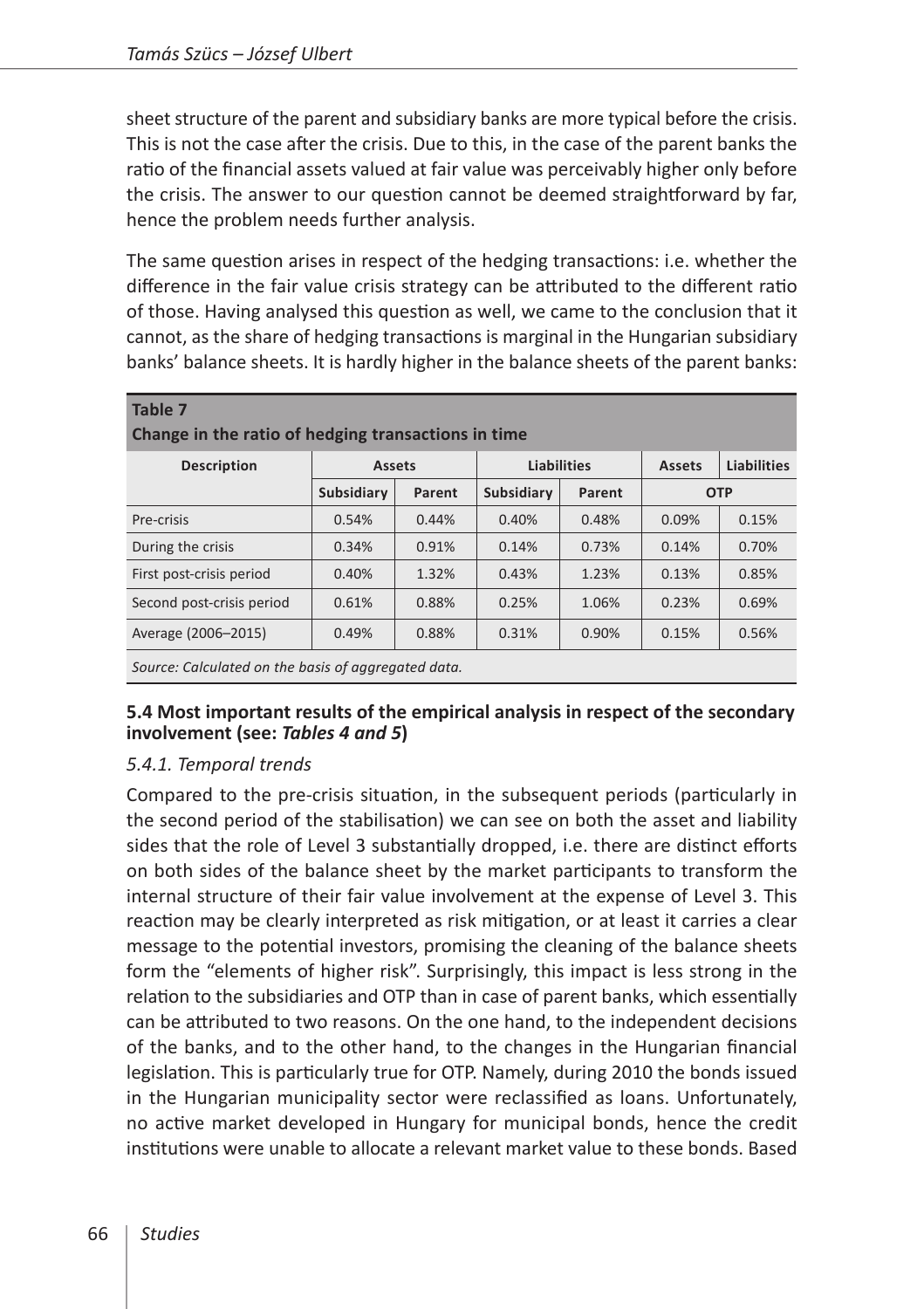on the analysis of the accounting content of the given instrument they found that these instruments satisfy the IAS 39 standard, i.e. they can be defined as loans/ receivables; thus, from that time they were valued at amortised historic cost rather than at fair value. Another effect is the valuation changes based on the banks' individual decisions, which in case of OTP was attributable to the hedging transactions elaborated for covering the exchange rate risk of the foreign currencydenominated mortgage loans. Upon the valuation of the cross-currency interest rate swaps, due to the speculations related to the EUR/CHF spreads, the bank deemed the market quotes less reliable, hence it decided to reallocate the respective portfolio from Level 2 to Level 3. In 2012, with the improvement in the quality of information, it was reclassified as Level 2. The situation was similar in case of the subsidiaries as well. The hedging transactions' value was measured by model-based valuation instead of the market-based measurement. This explains the slightly rising data of the given period.

During the crisis (2008–2009) and in the period thereafter (2010–2011) the parent companies typically demonstrated prudency in the area of fair valuation. They reviewed the reliability of the value of their assets and liabilities, allocated to Level 1, valued purely on the basis of market information. The reliability of the business and market information in that period was highly questionable. Due to the general rise in volatility, certain instruments were hit by major price or exchange rate fluctuations; thus, the trust in the results of the repeatedly performed valuations was shaken. Due to the ambiguous results, the valuation purely based on market information was increasingly replaced by the adjusted valuation, supplemented by financial models. We can see this in the rise in the assets' (*Table 4*) Level 2 ratios compared to the previous period. In the post-crisis period these effects disappeared and the process took a reverse direction. Once again the ratio of Level 1 increased at the expense of Levels 2 and 3, as the market data became increasingly reliable and the volatility decreased.

Despite the special domestic effects, we can state as a fact that in the Hungarian credit institution sector the weight of Level 3 in the second post-crisis period is generally materially lower than before the crisis, i.e. albeit with a small delay we follow the efforts and trends of risk elimination, appearing more strikingly at the parent banks.

# *5.4.2. Structural trends of the balance sheet and the fair valuation levels*

On the asset side we can see that by the end of the period under review, all actors raised the weight of Level 1 above the pre-crisis index. Thus, Level 1 clearly has a dominant role in the fair value involvement, which is attributable to the improvement in the reliability of market information and to the clear effort that the Hungarian credit institution actors regarded it as one way to recover from the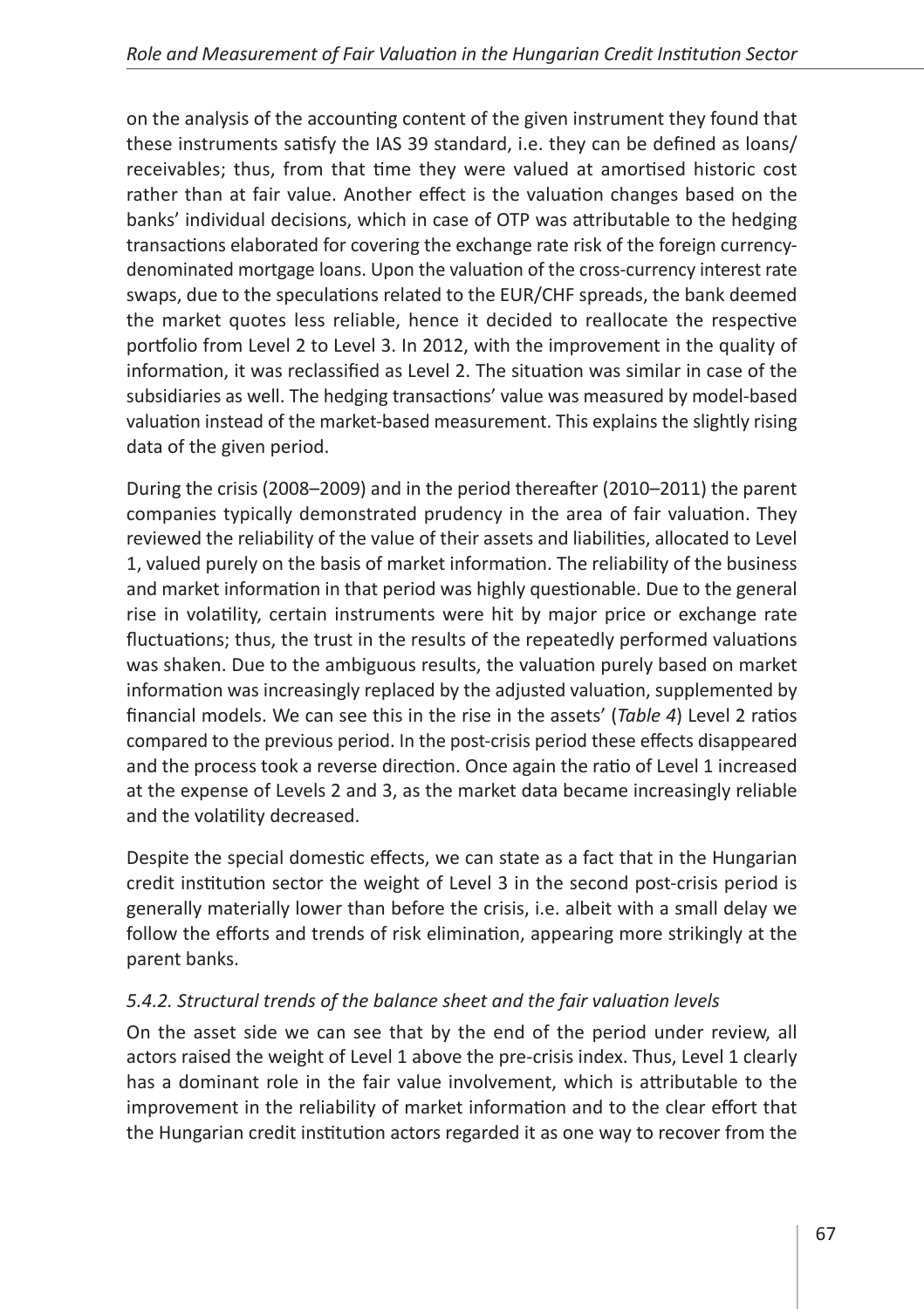crisis to modify the balances sheet and fair value level structure in such a way that clearly delivers the message to the investors on the intention to reduce risks.

This is how they intended to comply to a higher degree with the standard's requirements related to fair valuation, according to which the economic agent that wishes to apply it should do its best to use reliable market information for the valuation to the highest possible degree.

The dominant role of Level 2 is evident on the liability side. This is primarily attributable to the hedging transactions, in the valuation of which the market data is an important element, which is not necessarily available directly. The final balance sheet value can be determined by deriving it from the market price and rate of other instruments, after performing the necessary adjustments. Anyway, the deployment of the valuation methodology machinery is necessary to some degree in all cases. Very similar structural changes occurred on the liability side as on the asset side.

Accordingly, our findings correspond to the correlations identified in the technical literature. The crisis clearly has an influence on the fair valuation strategy, as it evokes such adjustment mechanisms, the key objective of which is to reduce the additional risk inherent in fair valuation. This also means that the fair valuation strategy indirectly reacts upon the crisis, as it exerts an influence on the level of market risk. In this sense, particularly the weight of Level 3 may play a material role as potential means of recovering from the crisis.

#### **5.5. Fair value involvement as risk indicator**

We also examined the role of the individual levels in the periods under review on the asset and liability sides of the balance sheet. In this respect we paid special attention to Level 3, as this bears the highest risks, because at this level the valuation is performed by models. We restricted the analysis to the asset side, because on the liability side the weight of Level 3 compared to the prevailing balance sheet total is negligible.

This is already a sufficiently aggregated and optimised indicator, which may rightly be treated as the risk indicator of the fair valuation involvement, also reflecting the weight of the "risky items" in the balance sheets (asset side). This indicator, boiling down the additional risk of fair valuation to a single figure, may be suitable to deliver important information to the investors on the credit institution's real accounting policy and the impact thereof on the exposure.

It is very easy to calculate it: the primary and secondary involvement indicators must be multiplied by each other at each level; thus, obtaining the weight of the individual levels compared to the balance sheet total.

On the asset side we try to present the role of Level 3, since this level may carry the highest investment risk due to its content.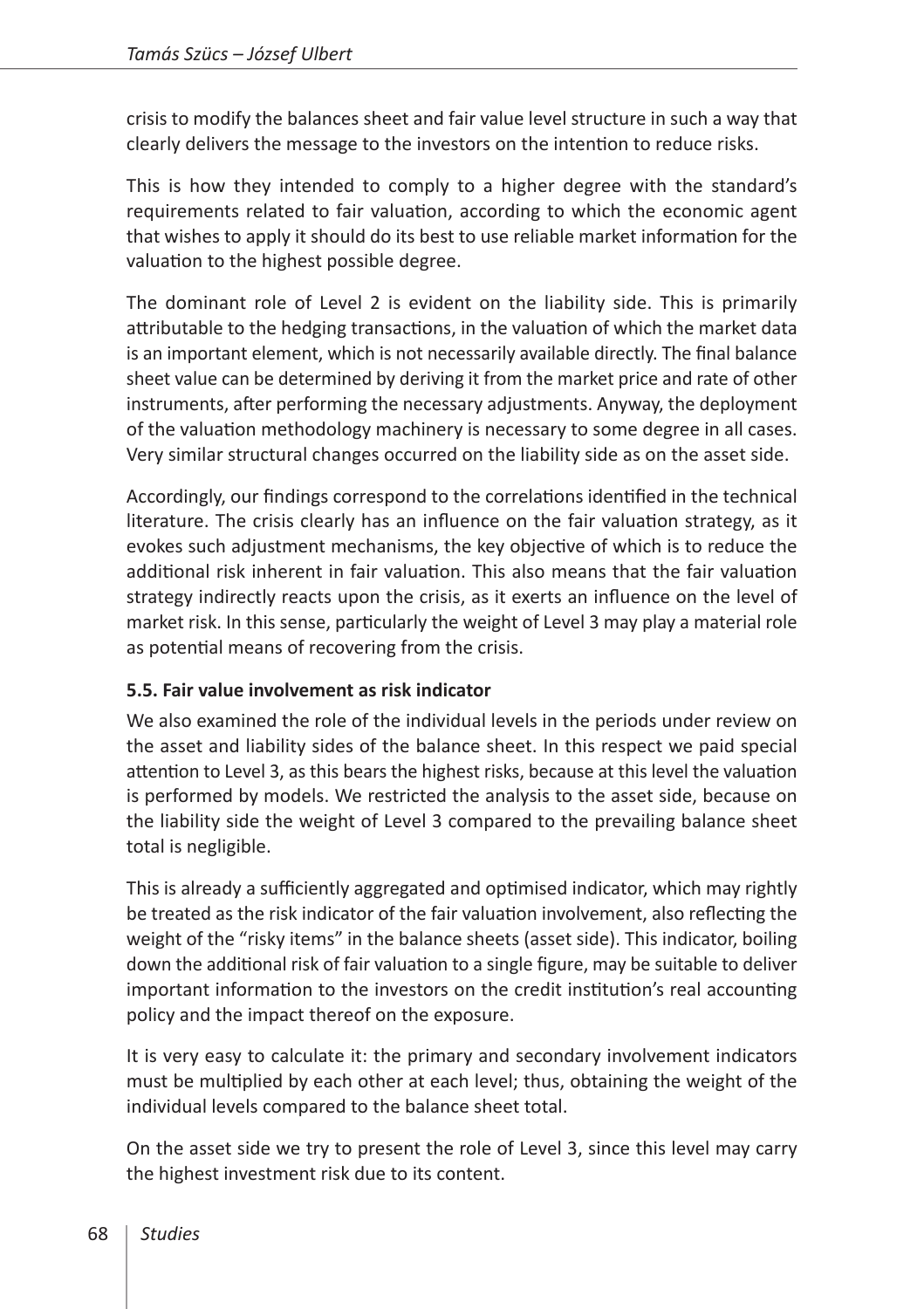

The trends are clearly reflected by *Figure 3*. Before the crisis, the international parent banks relied on the possibility of Level 3 to a substantially larger extent than their Hungarian subsidiaries or OTP. Essentially, this difference did not change during or after the crisis; however, it is a major difference that after the crisis the inherent risk halved, as the weight of Level 3 is hardly half of the pre-crisis indicator.

The reaction of the actors was extremely fast. They tried to shift a large part of their assets subject to fair valuation on Level 3 towards Level 1 and 2, which continuously reduced the role and weight of Level 3 in their balance sheets. The subsidiaries' and OTP's risk of this type became balanced, while the parent banks' exposure (ratio to the balance sheet total) is still almost six times higher than the Hungarian average.

If we also consider the magnitude of the balance sheet totals and not only the ratios to those, then according to our estimation (calculating with the prevailing average annual foreign currency exchange rates), on the asset side of the parent banks' balance sheets the amount affected by Level 3 was on average around EUR 140 million before the crisis, which fell back to one-third by the 4th period. Compared to this, the involvement of the domestic subsidiaries and OTP was negligible.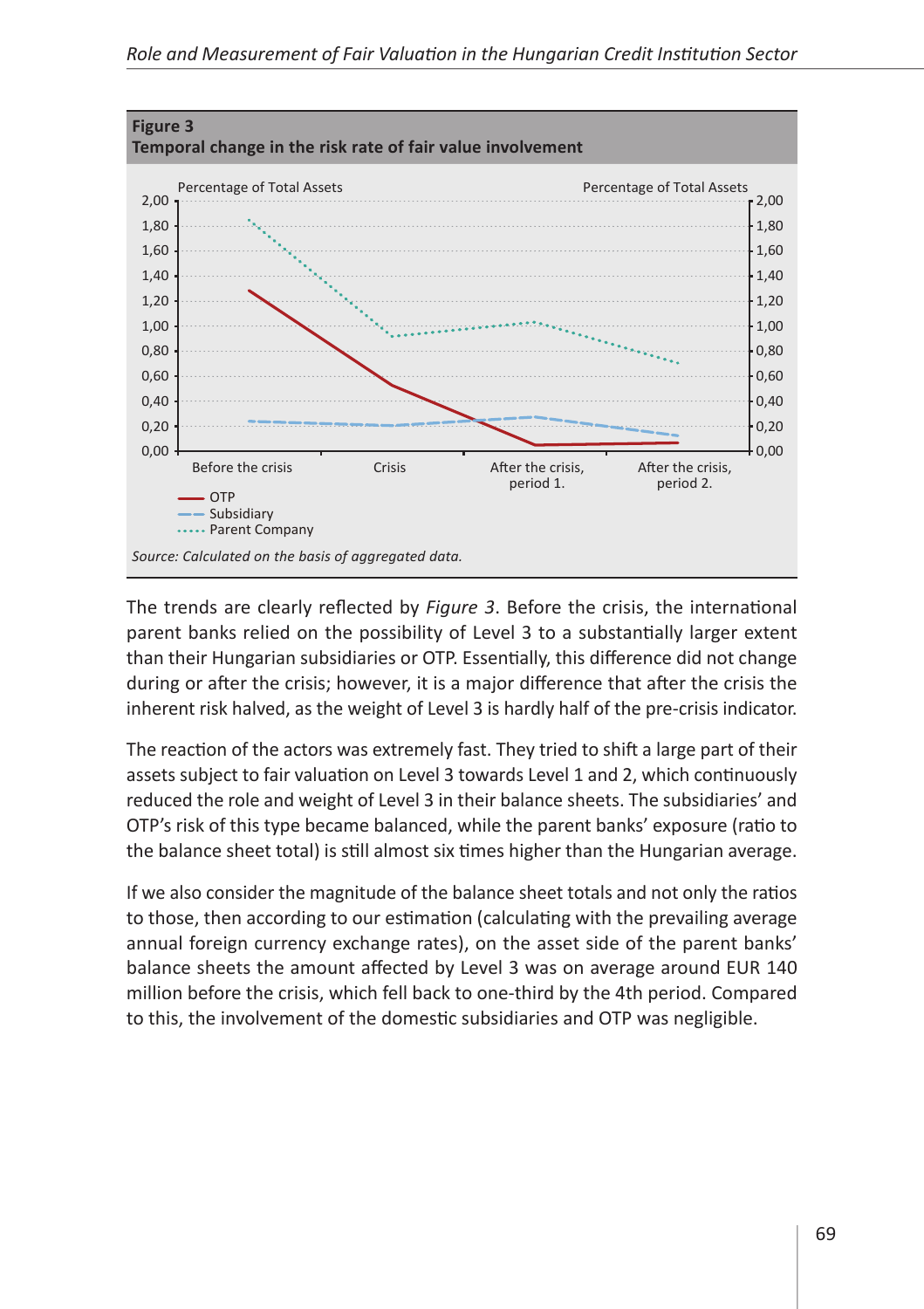# **6. Summary and outlook**

According to our finding, the fair value involvement can be measured at three levels:

- primary involvement means the ratio of the individual balance sheet items to the balance sheet total, which is the primary point of orientation on the scope of fair valuation;
- secondary involvement is when the structure of the involvement is measured at the levels of fair valuation, also as ratio of the balance sheet total;
- in our opinion, the fair valuation involvement, as risk indicator, can be applied, if we express the weight of Level 3 on the asset side as a ratio of the balance sheet total.

As regards the debate in the technical literature on the relation between fair valuation and the crisis, we can add that *in the Hungarian credit institution sector the crisis generated clearly demonstrable adjustment mechanisms*, which were realised in the fall of additional risks inherent in the fair value involvement.

We found that in case of the parent banks and their subsidiaries the adjustment took place not at the same pace and not in a homogenous manner. In our view this may have been mostly attributable to the fact that the Hungarian actors did not capitalise on the fair valuation opportunities to the same degree as the parent companies covered by the analysis.

We explain this finding by the material differences in the ratio of assets valued against profit/loss and – within equity – against the valuation reserve<sup>9</sup>, which are as follows:

| Average ratios of recognitions against profit/loss versus, within equity, against the<br>valuation reserve (OCI) in the period under review |            |        |            |  |  |  |
|---------------------------------------------------------------------------------------------------------------------------------------------|------------|--------|------------|--|--|--|
| Description                                                                                                                                 | Subsidiary | Parent | <b>OTP</b> |  |  |  |
| Ratio of assets valued against profit/loss                                                                                                  | 20.34%     | 59.88% | 11.43%     |  |  |  |
| Ratio of assets valued against OCI                                                                                                          | 79.66%     | 40.12% | 88.57%     |  |  |  |
| Carrier Calculated an the book of concerning detail                                                                                         |            |        |            |  |  |  |

*Source: Calculated on the basis of aggregated data.*

It is clear that the domestic subsidiaries (and OTP), as mentioned before, prefer the more prudent valuation methods. By contrast, in respect of the recognition of the valuation difference, the parent companies give preference to recognition against

**Table 8**

<sup>9</sup> Components valued against Other Comprehensive Income (OCI) according to the international technical literature.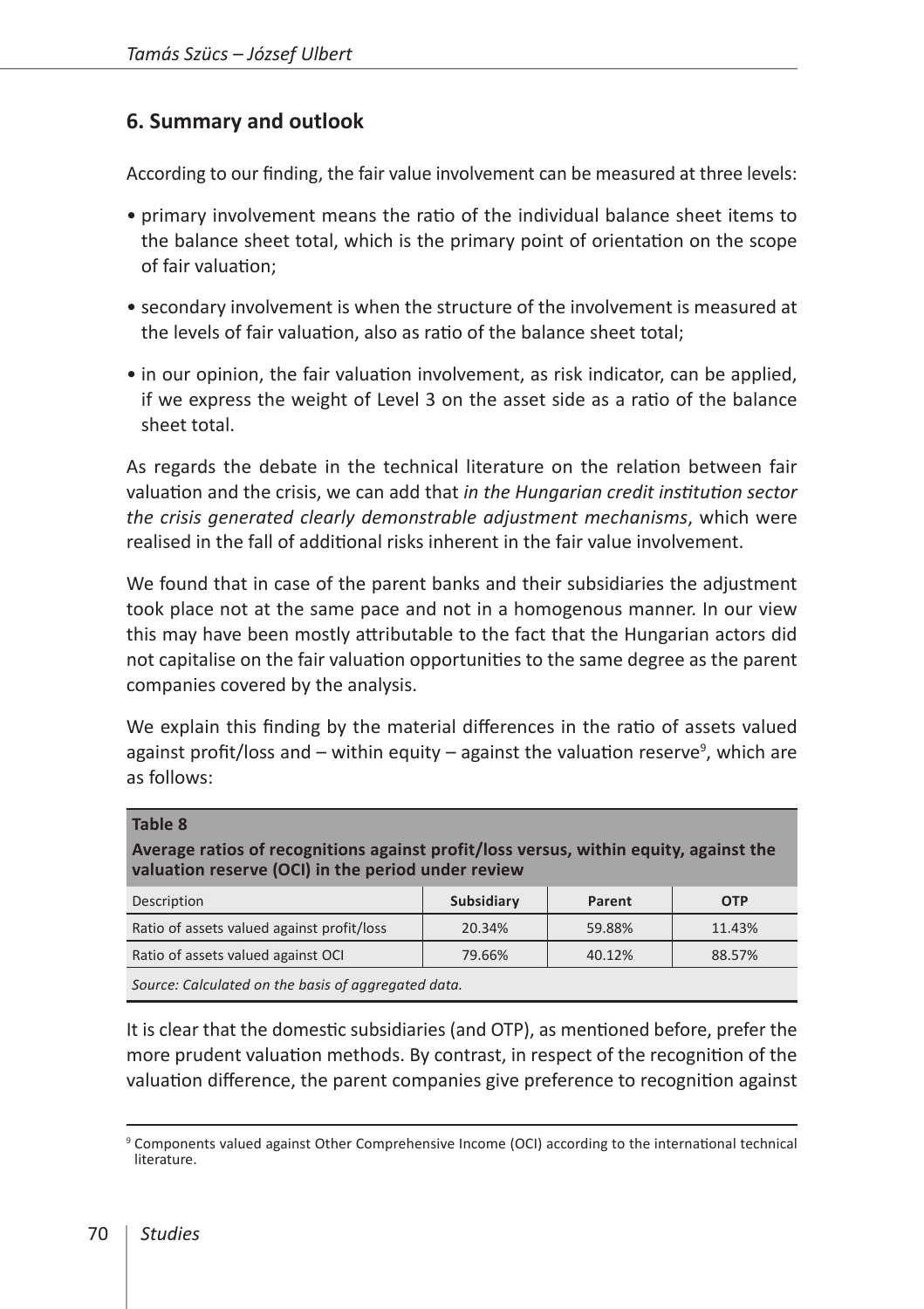profit/loss. Thus, parent companies capitalise on the flexibility provided by fair valuation more often than the Hungarian subsidiaries.

Obviously, we do not regard our research as completed. In many respects it left at least as many questions open as the number of questions it answered. Accordingly, several publications are yet to follow, as the value relevance analyses and the value measurement practice outside the credit institution sector can still contribute a lot to the general acceptability of our findings; thus, our research will be focused on this in the near future.

# **References**

- Allen, F. Carletti, E. (2008): *Mark-to-Market Accounting and Liquidity Pricing*. Journal of Accounting and Economics, 45(2–3): pp. 358–378. [https://doi.org/10.1016/j.](https://doi.org/10.1016/j.jacceco.2007.02.005) [jacceco.2007.02.005.](https://doi.org/10.1016/j.jacceco.2007.02.005)
- Bagna, E. Di Martino, G. Rossi, D. (2014): *An Anatomy of The Level3 Fair Value Hierarchy Discount*. DEM Working Papers Series from University of Pavia, Department of Economics and Management. No 65:46. [https://papers.ssrn.com/sol3/papers.cfm?abstract\\_](https://papers.ssrn.com/sol3/papers.cfm?abstract_id=2367405) [id=2367405](https://papers.ssrn.com/sol3/papers.cfm?abstract_id=2367405). Downloaded: 15 November 2016.
- Barth, M. E. Gómez-Biscari, J. López-Espinosa, G. (2012): *Fair Value Accounting, Earnings Management and the use of Available-for-Sale Instruments by Bank Managers*. Working Paper, Universidad de Navarra, N05/12: pp. 1–52.
- Barth, M., (2004): *Fair Values and Financial Statement Volatility*. In: Borio, C. Hunter, W.C. – Kaufman, G. G – Tsatsaronis, K. (ed.): The Market Discipline Across Countries and Industries. Cambridge, Massachusetts, MIT Press: 323–333.
- Bélyácz, I. (2013): *A befektetések és a tőkepiac (Investments and Capital market)*. Akadémiai Kiadó, Budapest.
- Beneish, M. D. (1999): *The detection of earnings manipulation*. Financial Analysts Journal, 55: pp. 24–36.<https://doi.org/10.2469/faj.v55.n5.2296>.
- Bosch, P. (2012): *Value relevance of the fair value hierarchy of IFRS 7 in Europe How reliable are mark – to - model fair values?* Working Papers University of Fribourg, SES, 439: pp. 1–36.
- Bromwich, M. (2007): *Fair values: imaginary prices and mystical markets*. In: P. Walton (editor): The Routledge Companion to Fair Value and Financial Reporting, Routledge/ Taylor & Francis Group, London: pp. 46–67. [https://doi.org/10.4324/NOE0415423564.ch5.](https://doi.org/10.4324/NOE0415423564.ch5)
- Christensen, H. B. Nikolaev, V. V. (2013): *Does Fair Value Accounting for Non-Financial Assets Pass the Market Test?* Review of Accounting Studies January: pp. 734–775. [https://](https://doi.org/10.1007/s11142-013-9232-0) [doi.org/10.1007/s11142-013-9232-0.](https://doi.org/10.1007/s11142-013-9232-0)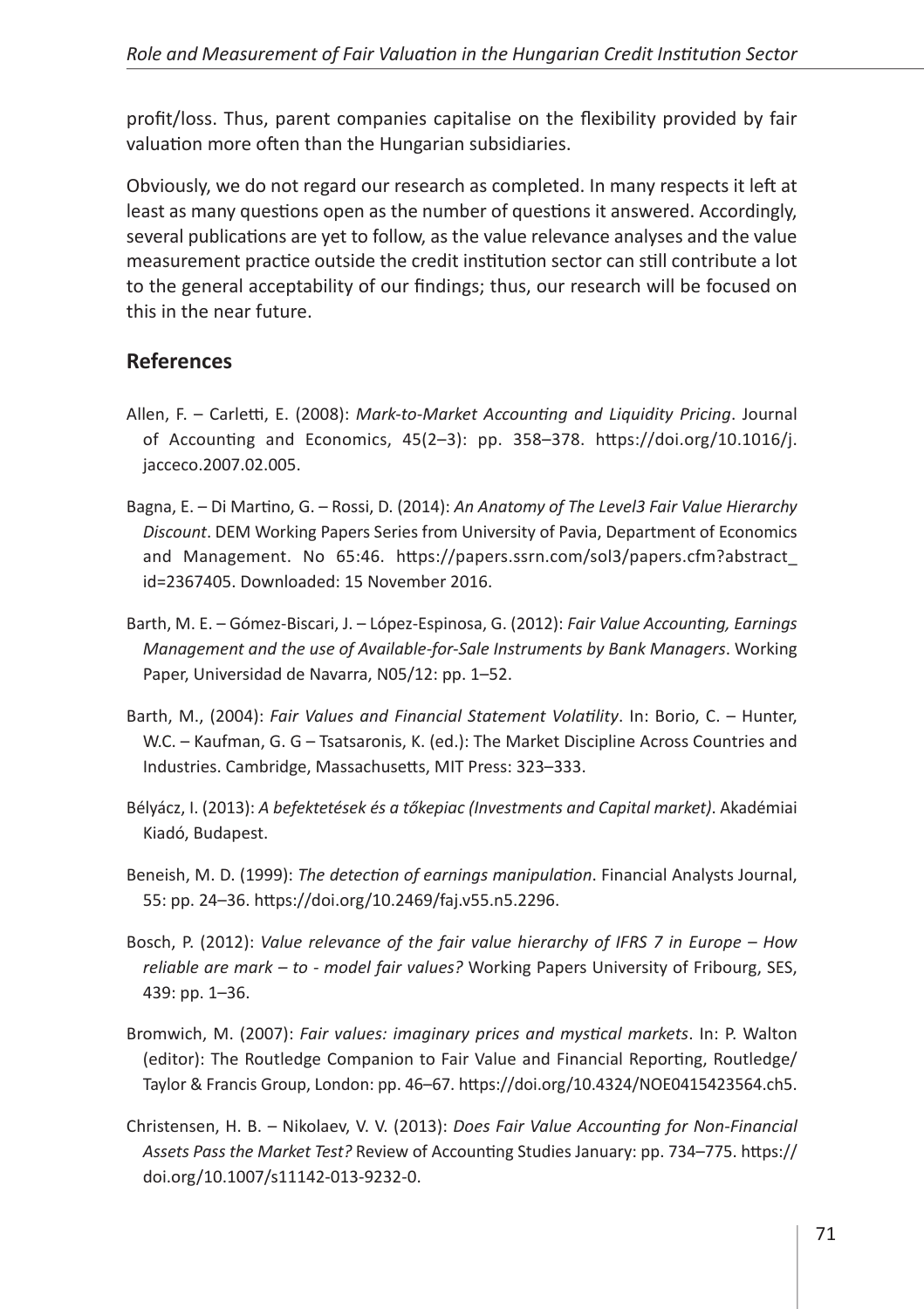- Goh, B. W. Ng, J. Yong, K. O. (2009*): Market pricing of banks' fair value assets reported under SFAS 157 during the 2008 economic crisis*. Working Paper, Massachusetts Institute of Technology and Singapore Management University.
- Gorton, G. B. (2008): *The Panic of 2007*. NBER Working Paper No. 14358. September: pp. 1–91. [https://doi.org/10.3386/w14358.](https://doi.org/10.3386/w14358)
- Greenberg, M. D. Hellen, E. Clancy, N. Derteuzos, J. N. (2013): *Fair value accounting, historical cost accounting and systemic risk*. RAND Corporation.
- Hitz, J. M. (2005): *The Decision Usefulness of Fair Value Accounting A Theoretical Perspective*. European Accounting Review, vol. 16, issue 2: pp. 323–362.
- Kolev, K. (2008): *Do investors perceive marking-to-model as marking-as-myth? Early evidence from FAS 157 disclosure*. [https://doi.org/10.2139/ssrn.1336368.](https://doi.org/10.2139/ssrn.1336368)
- Kovács, D. M (2012): *A valós értékelés új keretrendszere a nemzetközi pénzügyi beszámolásban (New framework of fair valuation in the international financial reporting)*. Financial and Economic Review. 2: pp. 161–181.
- Laux, C. Leuz, C. (2009a): *Did Fair-Value Accounting Contribute to the Financial Crisis?* Journal of Economic Perspectives, Vol. 24, issue 1: 93–118. [http://doi.org/10.1257/](http://doi.org/10.1257/jep.24.1.93) [jep.24.1.93.](http://doi.org/10.1257/jep.24.1.93)
- Laux, C., Leuz, C. (2009b): *The crisis of Fair value accounting: making sense of the recent debate*. Accounting, Organisations and Society, vol. 34, August (6-7): pp. 826–834.
- Le Pan, N. (2008): *Whither Financial Regulation?* Bank of Canada. A Festschrift in Honour of David Dodge. November: pp. 25–78.
- Magnan, M. (2009): *Fair Market Value and the Financial Crisis: Messenger or Contributor?* Accounting Perspectives 8(3): pp. 189–213. [https://doi.org/10.1506/ap.8.3.1.](https://doi.org/10.1506/ap.8.3.1)
- McFarland, J. Partridge, J. (2008): *Mark-to-market' accounting rules fuel debate*. The Globe and Mail Report on Business. 20 November [https://www.theglobeandmail.com/report](https://www.theglobeandmail.com/report-on-business/mark-to-market-accounting-rules-fuel-debate/article1350755/)[on-business/mark-to-market-accounting-rules-fuel-debate/article1350755/](https://www.theglobeandmail.com/report-on-business/mark-to-market-accounting-rules-fuel-debate/article1350755/). Downloaded: 15 November 2016.
- Pitz, M. Schepp, Z. (2013): *A banki hitelek árazásának vizsgálata strukturális VAR modell segítségével (Analysis of the pricing of bank loans relying on the structural VAR model)*. Pénzügyi Szemle 58(4): pp. 434–447.
- Power, M. (2010): *Fair value accounting, financial economics and the transformation of reliability*. Accounting and Business Research, 40(3): pp. 197–210. [https://doi.org/10.10](https://doi.org/10.1080/00014788.2010.9663394) [80/00014788.2010.9663394](https://doi.org/10.1080/00014788.2010.9663394).